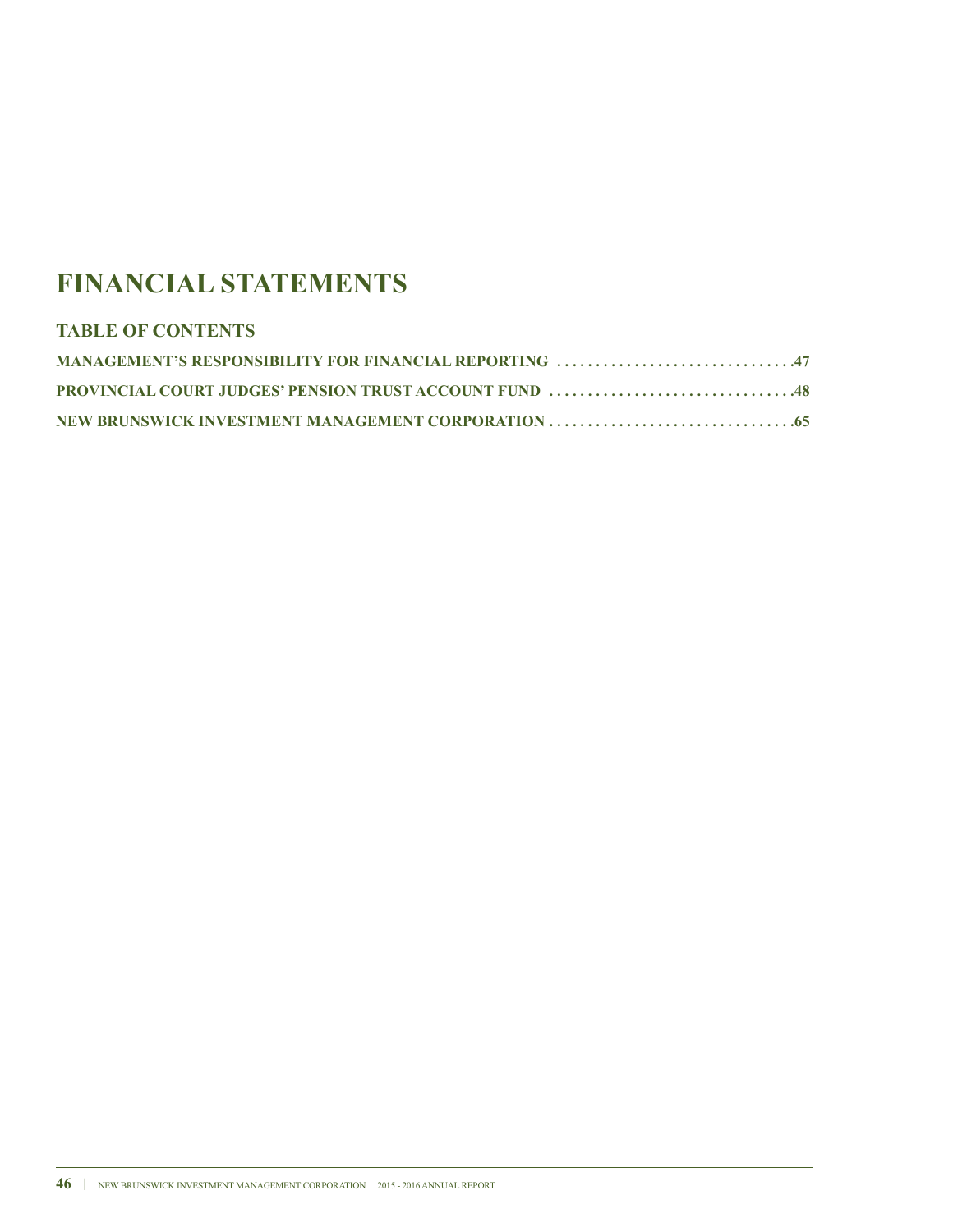## **MANAGEMENT'S RESPONSIBILITY FOR FINANCIAL STATEMENTS**

New Brunswick Investment Management Corporation ("NBIMC" or the "Corporation") was created on March 11, 1996 pursuant to the *New Brunswick Investment Management Corporation Act* of the New Brunswick Legislature (the "NBIMC Act") and was initially appointed as trustee of the pension fund assets of each of the *New Brunswick Public Service Superannuation Act*, the *New Brunswick Teachers' Pension Act* and the *New Brunswick Provincial Court Judges' Act*. Although continuing to serve as the investment manager, NBIMC ceased to be the Trustee for the *New Brunswick Public Service Superannuation Act* when it was converted to the Public Service Shared Risk Plan on January 1, 2014 and for the *New Brunswick Teachers' Pension Act* when it was converted to a target benefit plan on July 1, 2014. NBIMC remains Trustee of the Provincial Court Judges' Pension Trust Account Fund (the "Judges'").

The financial statements of the Judges' pension fund and of NBIMC have been prepared by management of the Corporation. They have been approved by the Board of Directors.

Management prepared the Judges' pension fund financial statements to comply with Subsection 27(1) of the NBIMC Act. The Judges' pension fund financial statements are special purpose financial statements and reflect the net assets available for benefits and changes in net assets available for benefits in accordance with the basis of accounting as disclosed in Note 2(a) to the financial statements.

Management prepared the Corporation's financial statements in accordance with public sector accounting standards. The NBIMC financial statements are general purpose financial statements and include a Statement of Financial Position, Statement of Operations and Changes in Accumulated Surplus (Deficit), Statement of Changes in Net Debt and Statement of Cash Flow.

Management is responsible for the integrity and fair presentation of the financial statements, including amounts based on best estimates and judgments. NBIMC maintains systems of internal control and supporting procedures to provide reasonable assurance that accurate financial information is available, that assets are protected and that resources are managed efficiently.

Ultimate responsibility for the financial statements rests with the Board of Directors of the Corporation. The Board is assisted in its responsibilities by the Audit Committee, consisting of four Board members the majority of whom are independent of NBIMC and the Plan Sponsor. The Audit Committee reviews the financial statements and recommends them for approval by the Board. The Audit Committee also reviews matters related to accounting, auditing, internal control systems, financial risk management and the scope, planning and audit findings of the internal and external auditors.

KPMG LLP, the external auditors of the financial statements, are directly accountable to the Audit Committee. They have conducted an independent examination of the financial statements in accordance with Canadian generally accepted auditing standards, performing such tests and other procedures as they consider necessary to express an opinion to the Board of Directors.

*John A. Sinclair Jan Imeson, CPA, CA President and Chief Executive Officer Chief Financial Officer*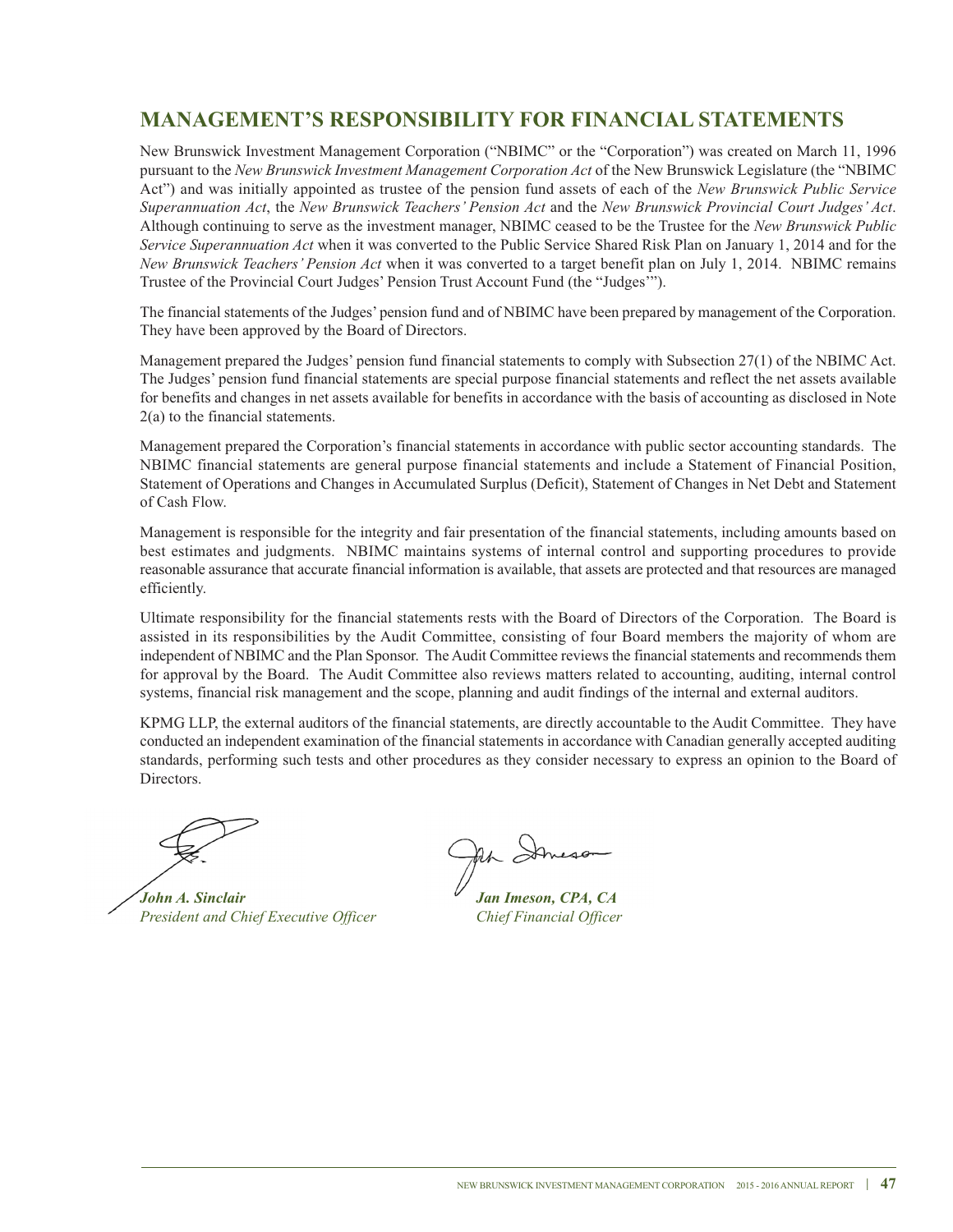# **PROVINCIAL COURT JUDGES' PENSION TRUST ACCOUNT FUND**

**FINANCIAL STATEMENTS YEAR ENDED MARCH 31, 2016**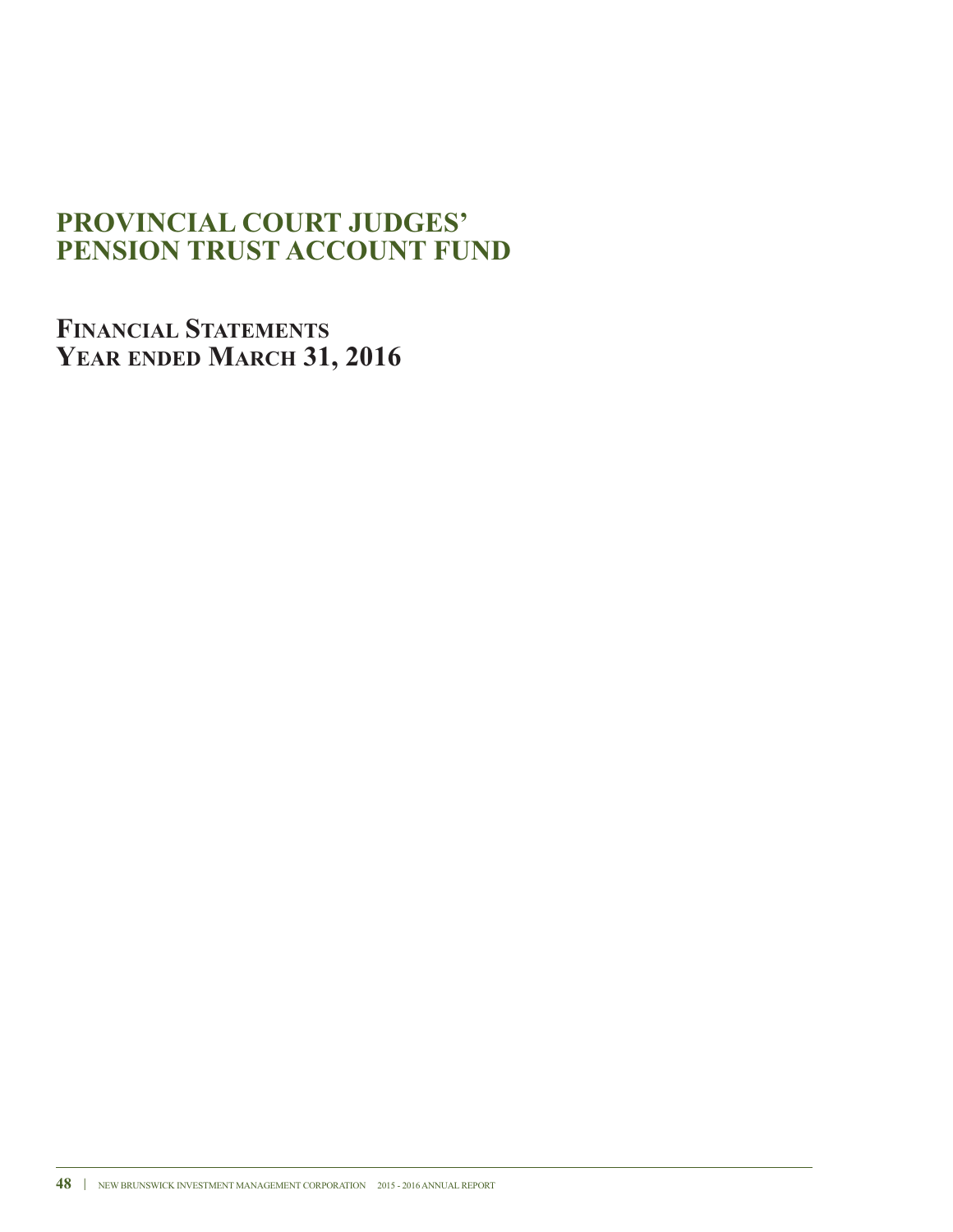## **INDEPENDENT AUDITORS' REPORT**

### **TO THE DIRECTORS OF NEW BRUNSWICK INVESTMENT MANAGEMENT CORPORATION**

We have audited the accompanying financial statements of Provincial Court Judges' Pension Trust Account Fund (the Entity) held in trust by the New Brunswick Investment Management Corporation, which comprise the statement of net assets available for benefits as at March 31, 2016, the statement of changes in net assets available for benefits for the year then ended, and notes, comprising a summary of significant accounting policies and other explanatory information. The financial statements have been prepared by management to comply with Subsection 27(1) of the *New Brunswick Investment Management Corporation Act*.

#### *Management's Responsibility for the Financial Statements*

Management is responsible for the preparation and fair presentation of these financial statements in accordance with Subsection 27(1) of the New Brunswick Investment Management Corporation Act; this includes determining that the basis of accounting is an acceptable basis for the preparation of the financial statements in the circumstances, and for such internal control as management determines is necessary to enable the preparation of financial statements that are free from material misstatement, whether due to fraud or error.

#### *Auditor's Responsibility*

Our responsibility is to express an opinion on these financial statements based on our audit. We conducted our audit in accordance with Canadian generally accepted auditing standards. Those standards require that we comply with ethical requirements and plan and perform an audit to obtain reasonable assurance about whether the financial statements are free from material misstatement.

An audit involves performing procedures to obtain audit evidence about the amounts and disclosures in the financial statements. The procedures selected depend on our judgment, including the assessment of the risks of material misstatement of the financial statements, whether due to fraud or error. In making those risk assessments, we consider internal control relevant to the entity's preparation and fair presentation of the financial statements in order to design audit procedures that are appropriate in the circumstances, but not for the purpose of expressing an opinion on the effectiveness of the entity's internal control. An audit also includes evaluating the appropriateness of accounting policies used and the reasonableness of accounting estimates made by management, as well as evaluating the overall presentation of the financial statements.

We believe that the audit evidence we have obtained is sufficient and appropriate to provide a basis for our audit opinion.

#### *Opinion*

In our opinion, these financial statements present fairly, in all material respects, the net assets available for benefits of the Entity as at March 31, 2016 and the changes in net assets available for benefits for the year then ended in accordance with Subsection 27(1) of the *New Brunswick Investment Management Corporation Act*.

#### *Basis of Accounting and Restriction of Use*

Without modifying our opinion, we draw attention to Note 2(a) to the financial statements, which describes the basis of accounting. The financial statements are prepared to assist the Directors of New Brunswick Investment Management Corporation and the Minister of Finance for the Province of New Brunswick for complying with Subsection 27(1) of the New Brunswick Investment Management Corporation Act. As a result, the financial statements may not be suitable for another purpose. Our report is intended solely for the Directors and the Minister of Finance and should not be used by parties other than the specified users.

 $k$ *PmG*  $44$ 

Chartered Professional Accountants June 6, 2016 Fredericton, Canada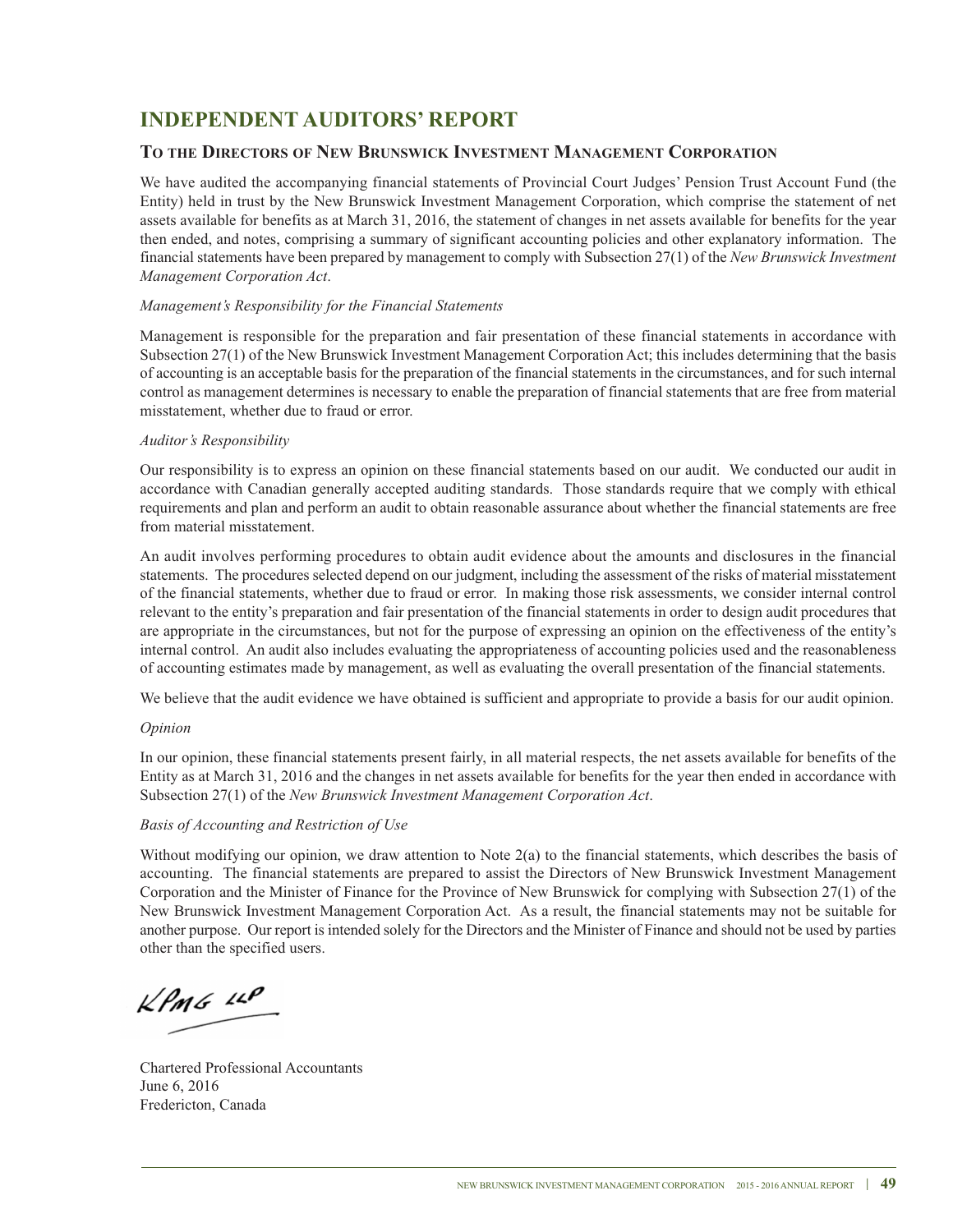## **PROVINCIAL COURT JUDGES' PENSION TRUST ACCOUNT FUND**

**Statement of Net Assets Available for Benefits**

*(In thousands of Canadian dollars)*

### **AS AT MARCH 31**

|                                                        | 2016   |   | 2015   |
|--------------------------------------------------------|--------|---|--------|
| <b>ASSETS</b>                                          |        |   |        |
| Investments (notes 3 and 4)                            | 43,177 | S | 41,988 |
| Contributions receivable from employer <i>(note 8)</i> | 76     |   | 26     |
| Contributions from employees (note 8)                  |        |   |        |
| Other receivable                                       |        |   | 20     |
| Total assets                                           | 43,261 |   | 42,037 |
| <b>LIABILITIES</b>                                     |        |   |        |
| Accounts payable and accrued liabilities (note 8)      | 32     |   | 29     |
| <b>NET ASSETS AVAILABLE FOR BENEFITS</b>               | 43.229 | S | 42,008 |

*See accompanying notes to the financial statements.*

### **PROVINCIAL COURT JUDGES' PENSION TRUST ACCOUNT FUND**

**Statement of Changes in Net Assets Available for Benefits**

*(In thousands of Canadian dollars)*

#### **YEAR ENDED MARCH 31**

|                                                             |   | 2016   |   | 2015   |
|-------------------------------------------------------------|---|--------|---|--------|
| <b>INCREASE IN NET ASSETS</b>                               |   |        |   |        |
| Net investment income <i>(note 6)</i>                       | S | 830    | S | 5,405  |
| Employer pension contributions (note $\delta$ )             |   | 1,308  |   | 312    |
| Employee pension contributions (note 8)                     |   | 450    |   | 381    |
|                                                             |   | 2,588  |   | 6,098  |
| <b>DECREASE IN NET ASSETS</b>                               |   |        |   |        |
| Payments to sponsor for benefits (note 8)                   |   | 1,269  |   | 1,312  |
| Payments to sponsor for administration expenses (note 8)    |   | 18     |   | 49     |
| Investment management fees (note 8)                         |   | 80     |   | 77     |
|                                                             |   | 1,367  |   | 1,438  |
| <b>NET INCREASE FOR THE YEAR</b>                            |   | 1,221  |   | 4,660  |
| <b>NET ASSETS AVAILABLE FOR BENEFITS, BEGINNING OF YEAR</b> |   | 42,008 |   | 37,348 |
| NET ASSETS AVAILABLE FOR BENEFITS, END OF YEAR              | S | 43.229 | S | 42,008 |

*See accompanying notes to the financial statements.*

Commitments *(note 9)* Subsequent events *(note 10)*

Approved on behalf of the Board:

Michael W. Walton John A. Sinclair

Chairman of the Board President and Chief Executive Officer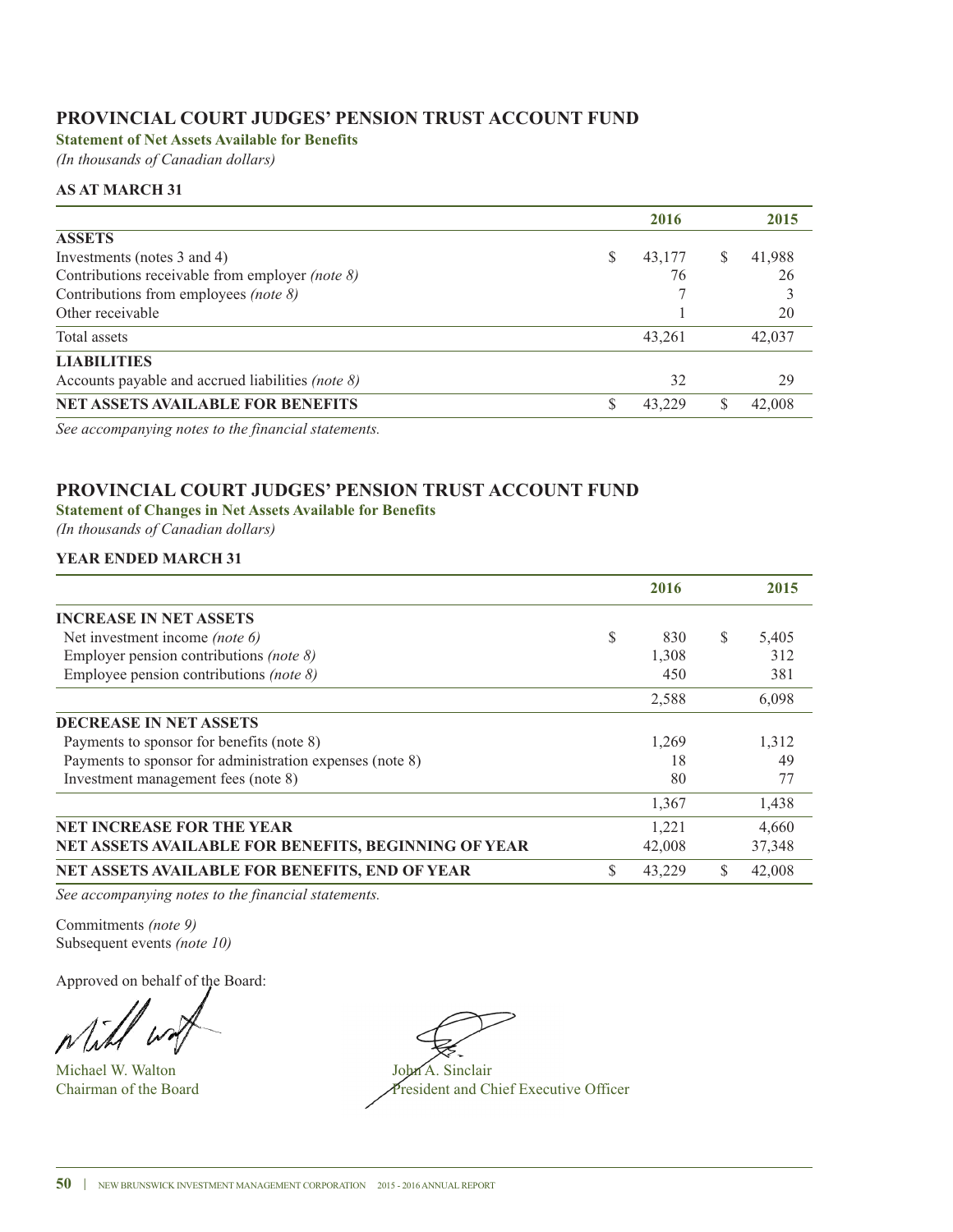## **PROVINCIAL COURT JUDGES' PENSION TRUST ACCOUNT FUND**

**Notes to Financial Statements** *(In thousands of Canadian dollars)*

## **YEAR ENDED MARCH 31, 2016**

The assets of the Provincial Court Judges' Pension Trust Account Fund ("the Trust Fund") are held in trust by the New Brunswick Investment Management Corporation ("NBIMC"). NBIMC was appointed as Trustee on March 11, 1996, pursuant to the *New Brunswick Investment Management Corporation Act* of the New Brunswick Legislature (the "NBIMC Act") and assumed responsibility for the management of the Trust Fund's assets effective April 1, 1996.

On April 1, 1998, the assets of the Trust Fund were transferred to unit trust funds established by NBIMC. Each unit trust fund has a specific investment mandate. This portfolio structure facilitates the collective investment management and administration of the assets. The Trust Fund holds units of certain of the NBIMC unit trust funds in accordance with its Statement of Investment Policies ("SIP").

#### **1. Summary Description of the Pension Plan**

The combined *Provincial Court Act* ("PCA") and *Provincial Court Judges' Pension Act* ("JPA") are legislated defined benefit pension plans. Below is a summary comparison of the features of each plan. For more complete information, reference should be made to the plans' legislation.

| <b>Feature</b>              | <b>PCA</b>                                                                   | JPA                                                                          |
|-----------------------------|------------------------------------------------------------------------------|------------------------------------------------------------------------------|
| Contributions -<br>employee | 8.0% of earnings up to YMPE, 8.0% of<br>earnings in excess of YMPE.          | 8.0% of earnings up to YMPE, 8.0% of earnings in<br>excess of YMPE.          |
| Contributions -<br>employer | Determined by an actuary, plus special<br>payments determined by an actuary. | Determined by an actuary, plus special payments<br>determined by an actuary. |
| Unreduced benefits          | Age 60 with 25 years of service; or<br>Age 65 with 10 years of service.      | Age 60 with 2 years of service.                                              |
| Reduced benefits            | N/A                                                                          | 2 years of service.                                                          |
| Basic benefit               | 60% of salary. Integrated with CPP.                                          | 2.5-3% per year of service up to 65% of salary.<br>Not integrated with CPP.  |
| Annual benefit<br>indexing  | Up to $6.0\%$ .                                                              | Up to $5.0\%$ .                                                              |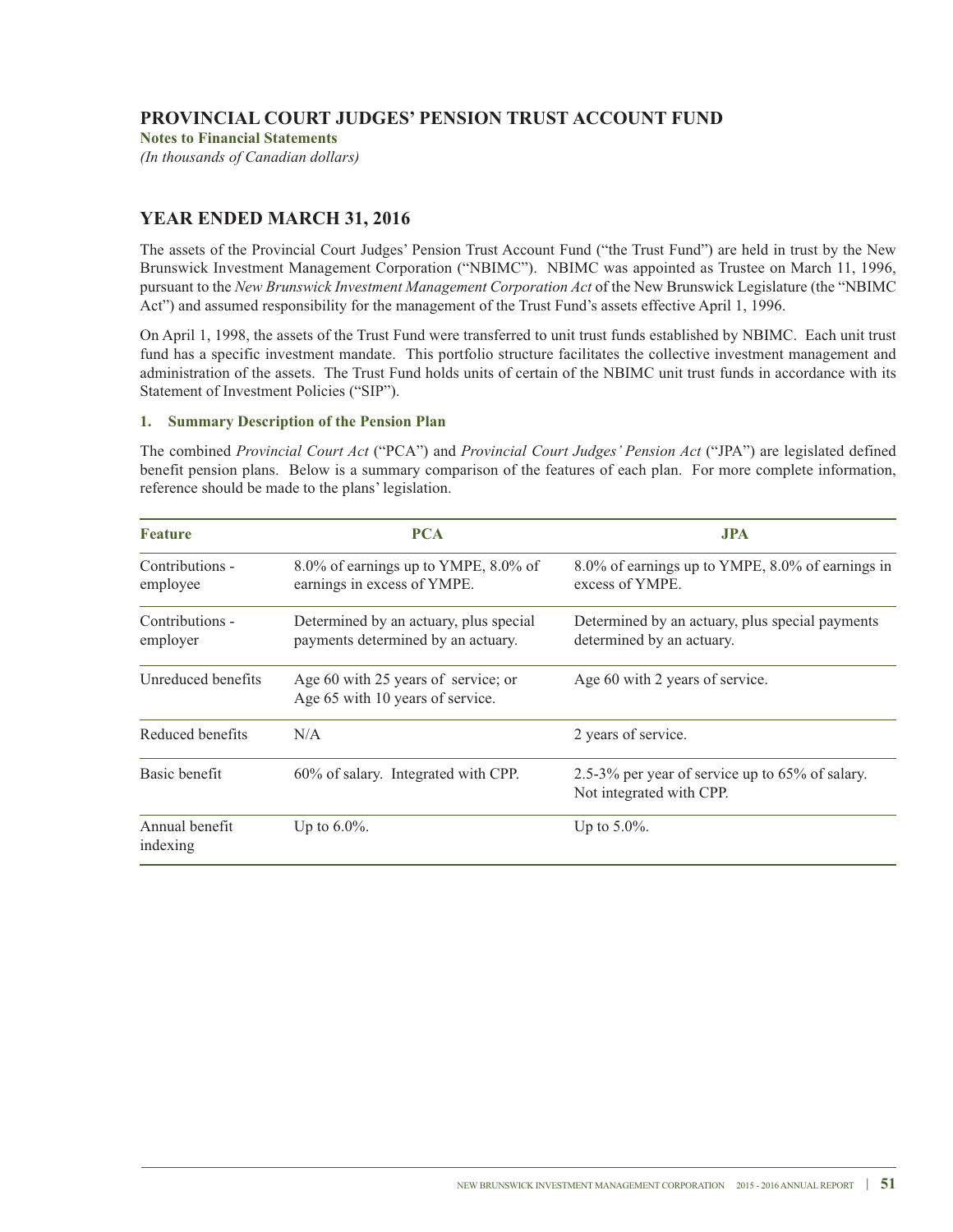#### **2. Significant Accounting Policies**

#### *(a) Accounting entity and basis of presentation*

These special purpose financial statements provide information on the net assets available for benefits of the Trust Fund managed by NBIMC. They do not include the pension liabilities of the JPA ("the Plan"). Consequently, these financial statements do not purport to show the adequacy of the Trust Fund's assets to meet the Plan's pension obligations. Such an assessment requires additional information, such as the Plan's actuarial reports.

These financial statements have been prepared in accordance with Canadian accounting standards for pension plans in Part IV of the Chartered Professional Accountants'(CPA) of Canada Handbook excluding pension obligations and any resulting surplus or deficit. They are prepared solely for the information and use of the Board of Directors of NBIMC and the Minister of Finance for the Province of New Brunswick for complying with subsection 27(1) of the NBIMC Act. As a result, these financial statements may not be suitable for another purpose.

All investment assets and liabilities are measured at fair value in accordance with IFRS 13, *Fair Value Measurements*. In selecting or changing accounting policies that do not relate to its investment portfolio, Canadian accounting standards for pension plans excluding pension obligations and any resulting surplus or deficit requires the Trust Fund to comply on a consistent basis with either International Financial Reporting Standards ("IFRS") in Part I of the CPA Handbook or with Canadian accounting standards for private enterprises in Part II of the CPA Handbook. The Trust Fund has chosen to comply on a consistent basis with IFRS.

These financial statements have been prepared in accordance with the significant accounting policies set out below. These financial statements were authorized for issue by the NBIMC Board of Directors on June 6, 2016.

#### *(b) Basis of measurement*

These financial statements have been prepared on the historical cost basis except for investments, which are measured at fair value through the Statement of Changes in Net Assets Available for Benefits.

#### *(c) Financial instruments*

(i) Classification, recognition and measurement

Financial assets and financial liabilities are initially recognized in the Statement of Net Assets Available for Benefits on the trade date, which is the date on which the Trust Fund becomes a party to the contractual provisions of the instrument. A financial asset or liability is measured initially at fair value. Transaction costs are recognized in the Statement of Changes in Net Assets Available for Benefits as incurred.

Financial assets, on initial recognition, are required to be classified as measured at amortized cost, fair value through other comprehensive income (FVOCI) or fair value through profit or loss (FVTPL) according to the business model used for managing them and their contractual cash flow characteristics. Financial liabilities are classified as measured at amortized cost unless they are measured at FVTPL.

The Trust Fund makes an assessment of the objective of a business model because this best reflects the way the business is managed and information is provided. The information considered includes:

- the stated policies and objectives and the operation of those policies in practice. In particular, whether strategy focuses on earning contractual interest revenue, maintaining a particular interest rate profile, matching the duration of the financial assets to the duration of the liabilities that are funding those assets or realising cash flows through the sale of assets;
- how performance is evaluated and reported;
- the risks that affect the performance of the business model (and the financial assets held within that business model) and how those risks are managed;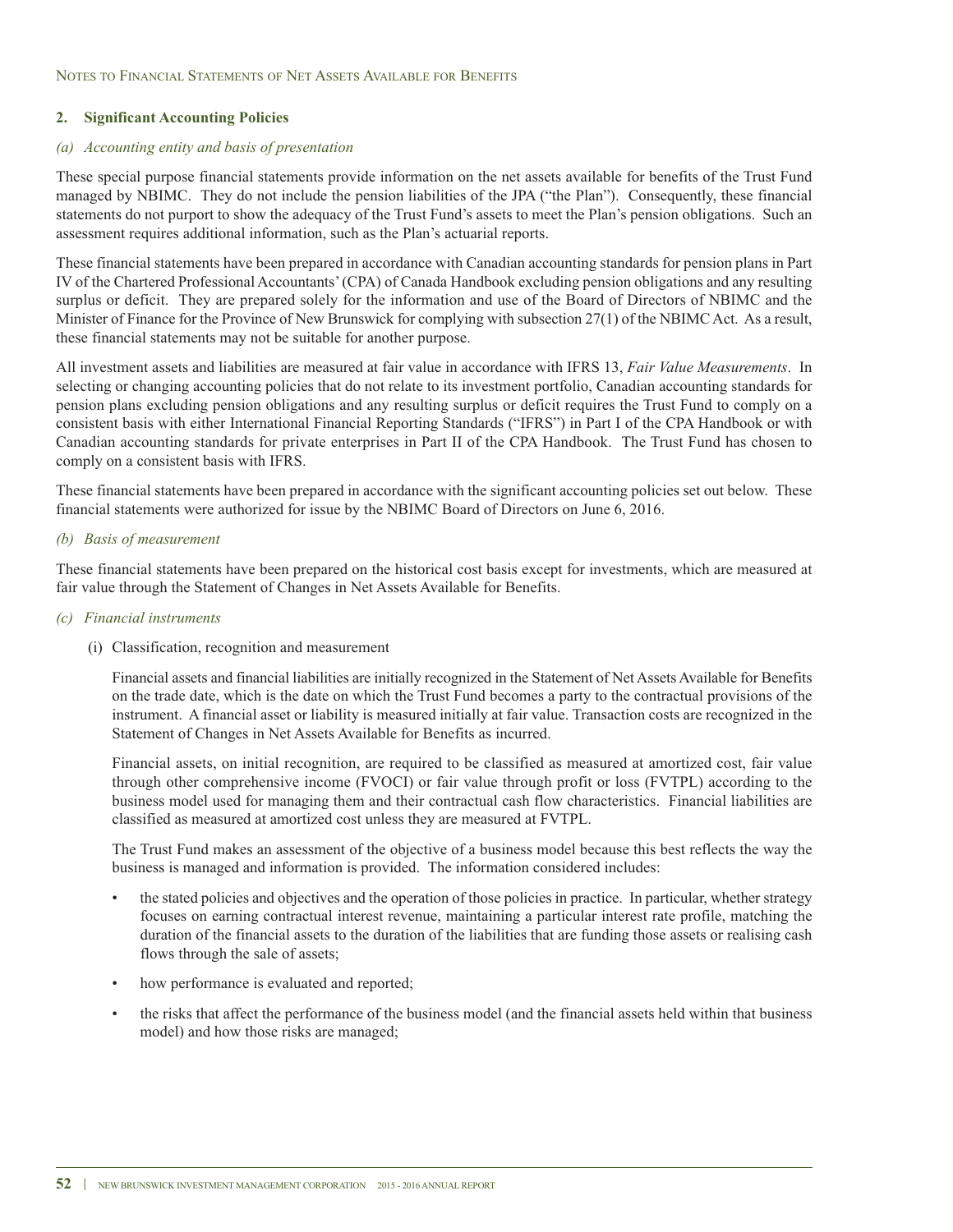#### **2. Significant Accounting Policies (continued)**

- how managers of the business are compensated e.g. whether compensation is based on the fair value of the assets managed or the contractual cash flows collected; and
- the frequency, volume and timing of sales in prior periods, the reasons for such sales and its expectations about future sales activity. However, information about sales activity is not considered in isolation, but as part of an overall assessment of how the Trust Fund's stated objective for managing the financial assets is achieved and how cash flows are realised.

Financial assets that are held for trading or managed and whose performance is evaluated on a fair value basis are measured at FVTPL because they are neither held to collect contractual cash flows nor held both to collect contractual cash flows and to sell financial assets.

All investments of the Trust Fund consist of units of NBIMC unit trust funds. The investments are managed and their performance is evaluated on a fair value basis. As such, the Trust Fund classifies all investments as FVTPL with changes in fair value being recognized in net investment income in the Statement of Changes in Net Assets Available for Benefits.

The fair value of each investment in units of the NBIMC unit trust funds is based on the calculated daily net asset value per unit multiplied by the number of units held, and represents the Trust Fund's proportionate share of the underlying net assets at fair values determined using closing market prices.

The underlying investments held in the NBIMC unit trust funds are valued at fair value as of the date of the financial statements. Fair value is the price that would be received to sell an asset or paid to transfer a liability in an orderly transaction between market participants at the measurement date in the principal or, in its absence, the most advantageous market to which the unit trust funds have access at that date.

The fair value of the underlying securities in the NBIMC unit trust funds that are traded in active markets (such as exchange-traded derivatives, debt and equity securities) are based on quoted market prices at the close of trading on the reporting date.

If there is no quoted price in an active market, then the NBIMC unit trust funds use valuation techniques that maximize the use of the relevant observable inputs and minimize the use of unobservable inputs. The chosen valuation technique incorporates all of the factors that market participants would take into account in pricing a transaction.

Certain of the Trust Fund's financial assets and financial liabilities such as contributions and other receivables and accounts payable and accrued liabilities are subsequently measured at amortized cost, which is the cost at initial recognition, minus any reduction for impairment. The carrying amount of these assets and liabilities approximates fair value due to their short settlement period. At the reporting date, the Trust Fund assesses whether there is objective evidence that a financial asset at amortized cost is impaired. If such evidence exists, the Trust Fund recognizes an impairment loss as the difference between the amortized cost of the financial asset and the present value of the estimated future cash flows.

#### (ii) Derecognition

The Trust Fund derecognizes a financial asset when the contractual rights to the cash flows from the asset expire, or are transferred in a transaction in which substantially all of the risks and rewards of ownership of the financial asset are transferred.

On derecognition of a financial asset, the difference between the carrying amount of the asset and the consideration is recognized in the Statement of Changes in Net Assets Available for Benefits as net investment income.

The Trust Fund derecognizes a financial liability when its contractual obligations are discharged or cancelled or expire.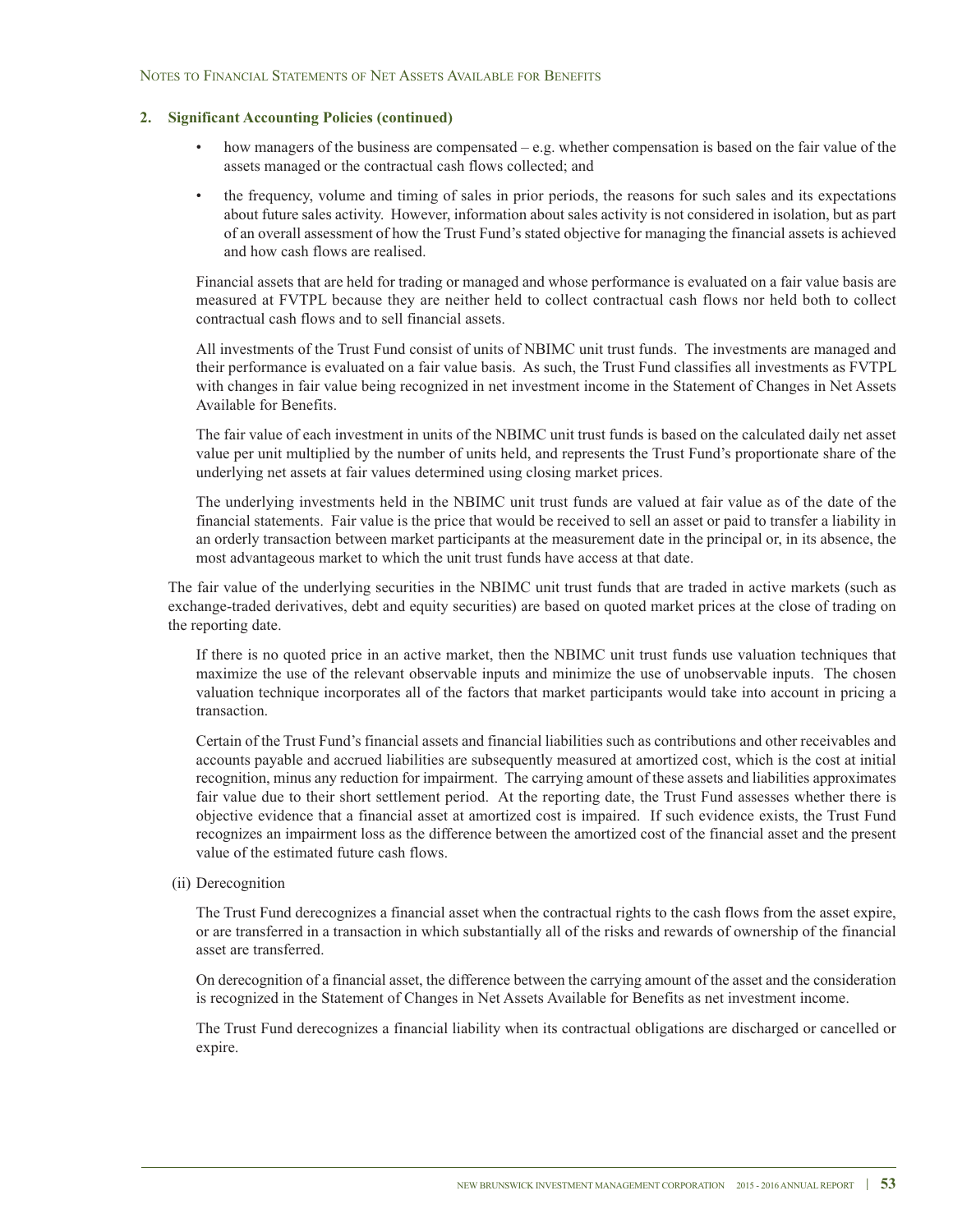#### **2. Significant Accounting Policies (continued)**

#### *(d) Functional and presentation currency*

The financial statements are presented in Canadian dollars, which is the functional currency of the Trust Fund.

#### *(e) Use of estimates and judgments*

The preparation of the Trust Fund's financial statements requires judgments, estimates and assumptions that affect the application of accounting policies and the reported amounts of assets and liabilities at the date of the Statement of Net Assets Available for Benefits. Significant estimates and judgments are required in determining the reported estimated fair value of private investments, which are included in the underlying investments held in the NBIMC unit trust funds, since these determinations may include estimates of expected future cash flows, rates of return and the impact of future events. Actual results may differ from those estimates. Estimates and underlying assumptions are reviewed on an ongoing basis. Revisions to accounting estimates are recognized in the period in which the estimates are revised and in any future years affected.

#### *(f) Taxes*

The Trust Fund is a Registered Pension Plan Trust as defined in the *Income Tax Act* (Canada) and is not subject to income taxes.

#### *(g) Contributions*

Contributions from the Plan Sponsor and pension plan members are recorded in the period that payroll deductions are made.

#### *(h) Net investment income*

Investment transactions are recognized by the underlying unit trusts as of their trade date. Net investment income includes interest, dividends, realized and unrealized gains and losses in the value of the units held in each of the unit trusts.

#### *(i) Foreign currency translation*

Monetary assets and liabilities denominated in foreign currencies held by the NBIMC unit trust funds are translated at the prevailing rates of exchange at the date of the Statements of Net Assets Available for Benefits. Investment income and expenses are translated at the exchange rates prevailing on the transaction date. Realized and unrealized exchange gains and losses are included in net investment income.

#### *(j) Changes in accounting policies*

The Trust Fund has early adopted IFRS 9 – Financial Instruments. There were no impacts to previously reported financial results as a result of early adopting this accounting standard.

For an explanation of how the Trust Fund classifies financial assets and liabilities under IFRS 9, see Note 2(c)(i).

#### **3. Investments**

The Trust Fund invests in certain pooled unit trust funds established by NBIMC, the trustee and investment manager for the Trust Fund. Each unit trust fund has a specific investment mandate. Investing in the unit trust funds enables the Trust Fund to achieve its required asset class weights in accordance with its SIP. Following is a summary description of each unit trust fund in which an interest is held by the Trust Fund during the year ended March 31, 2016:

#### *NBIMC Nominal Bond Fund*

This fund invests primarily in investment grade bonds (a minimum of triple-B rated by a major rating agency) of G-7 countries and Canadian provinces paying a nominal rate of interest. The performance objective is to add 20 basis points to its benchmark, the FTSE TMX Canada All Government Bond Index, over a four-year rolling average.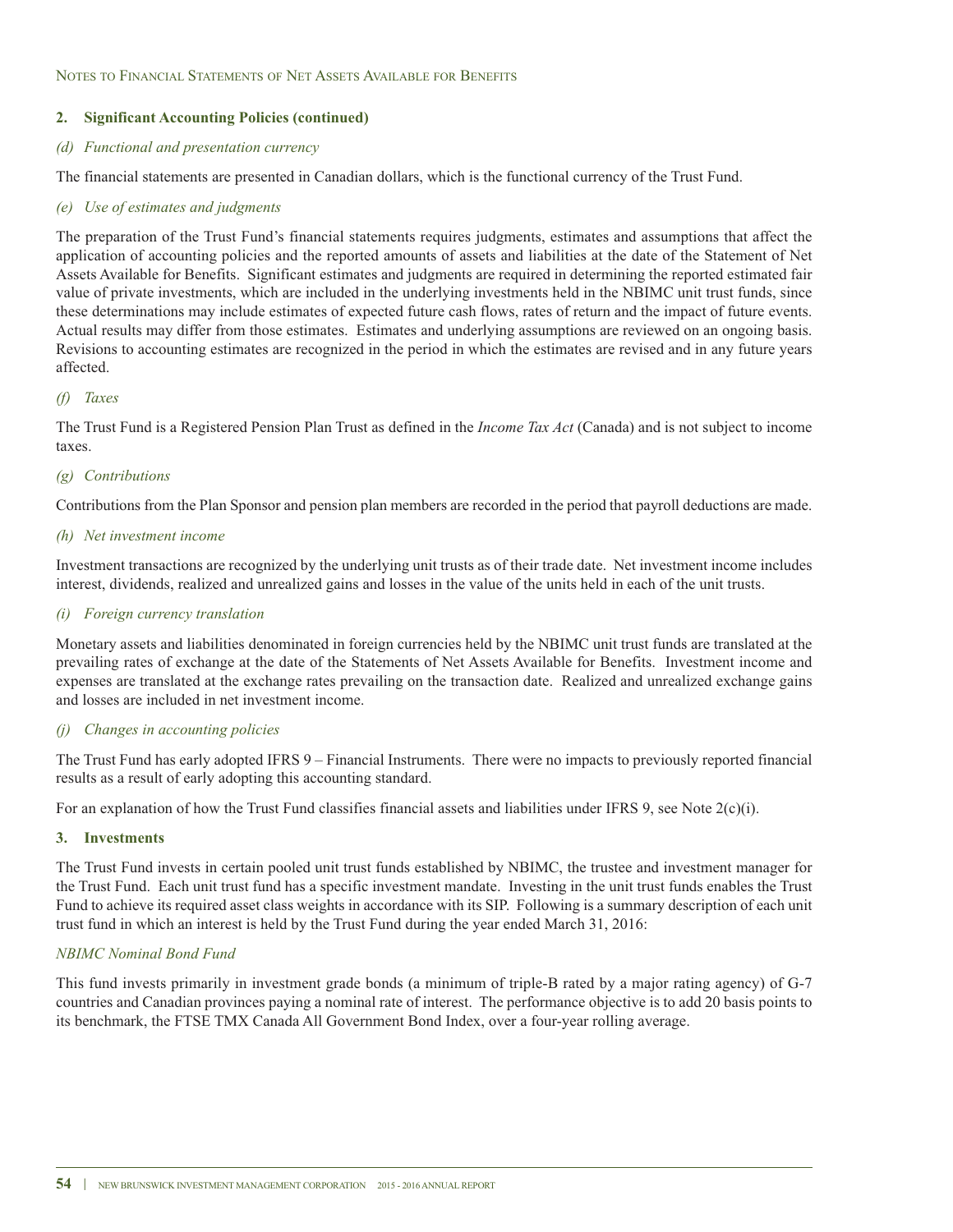#### *NBIMC Corporate Bond Fund*

This fund invests primarily in investment grade corporate bonds (a minimum of triple-B rated by a major rating agency) paying a nominal rate of interest. The performance objective is to add 20 basis points to its benchmark, the FTSE TMX All Corporate Bond Index, over a four-year rolling average.

#### *NBIMC New Brunswick Fixed Income Opportunity Fund*

This fund invests primarily in fixed income issued to finance economic activity in New Brunswick. The performance objective is to add 20 basis points to its benchmark, the FTSE TMX Canada All Government Bond Index, over a four-year rolling average.

#### *NBIMC Money Market Fund*

This fund invests primarily in fixed income securities having a maturity of less than one year. The performance objective is to add 20 basis points to its benchmark. The benchmark is calculated as 93% of the FTSE TMX Canada 91 Day T-Bill Index and 7% of the One-day Canadian Call Loan.

#### *NBIMC Student Investment Fund*

This fund is managed by students at the University of New Brunswick who are registered in the Student Investment Fund Program. Its initial capital of \$1 million, funded in 1998, has been invested using the same general investment policies and guidelines as are used by NBIMC. The overall benchmark for this fund is composed of 50% S&P/TSX60 Total Return Index, 45% FTSE TMX Canada All Government Bond Index, 4.65% FTSE TMX Canada 91 Day T-Bill Index and 0.35% One-day Canadian Call Loan. NBIMC staff closely monitor the activities of this fund, including executing and processing all transactions on behalf of the students.

#### *NBIMC Canadian Equity Index Fund*

This fund invests in physical securities and derivative strategies to gain exposure to various segments of the S&P/TSX Composite Index. Leverage on derivative products is avoided by ensuring each derivative product is supported by an appropriate value of short-term investments. The performance objective is to match the return of the S&P/TSX Total Return Composite Index over four-year rolling periods.

#### *NBIMC Low Volatility Canadian Equity Fund*

This fund actively invests in securities to gain exposure to the MSCI Canada Minimum Volatility Total Return Index, Gross (pre-October 1, 2014 – the S&P/TSX Composite Total Return Index). The objective is to achieve a long-term rate of return equivalent to this index net of fees on an annualized four-year rolling average.

#### *NBIMC External Canadian Equity Fund*

This fund is managed by external managers and invests in publicly traded Canadian equities. The performance objective is to add 150 basis points to its benchmark, the S&P/TSX Total Return Composite Index, over a four–year rolling average.

#### *NBIMC S&P/TSX Completion Index Fund*

Managed by an external manager, this fund invests primarily in the companies of the S&P/TSX Completion Index. The performance objective is to exceed the performance of its benchmark, the S&P/TSX Completion Total Return Index, by 150 basis points, net of fees. Effective November 28, 2014, the assets of this fund were sold at fair value to the NBIMC Canadian Equity Index Fund and this fund was terminated.

#### *NBIMC Canadian Equity Active Long Strategy Fund*

This fund seeks to add value through prudent selection of individual securities and sector allocations through overweighting and underweighting of the index. The performance objective is to add 150 basis points to its benchmark, the S&P /TSX Total Return Composite Index.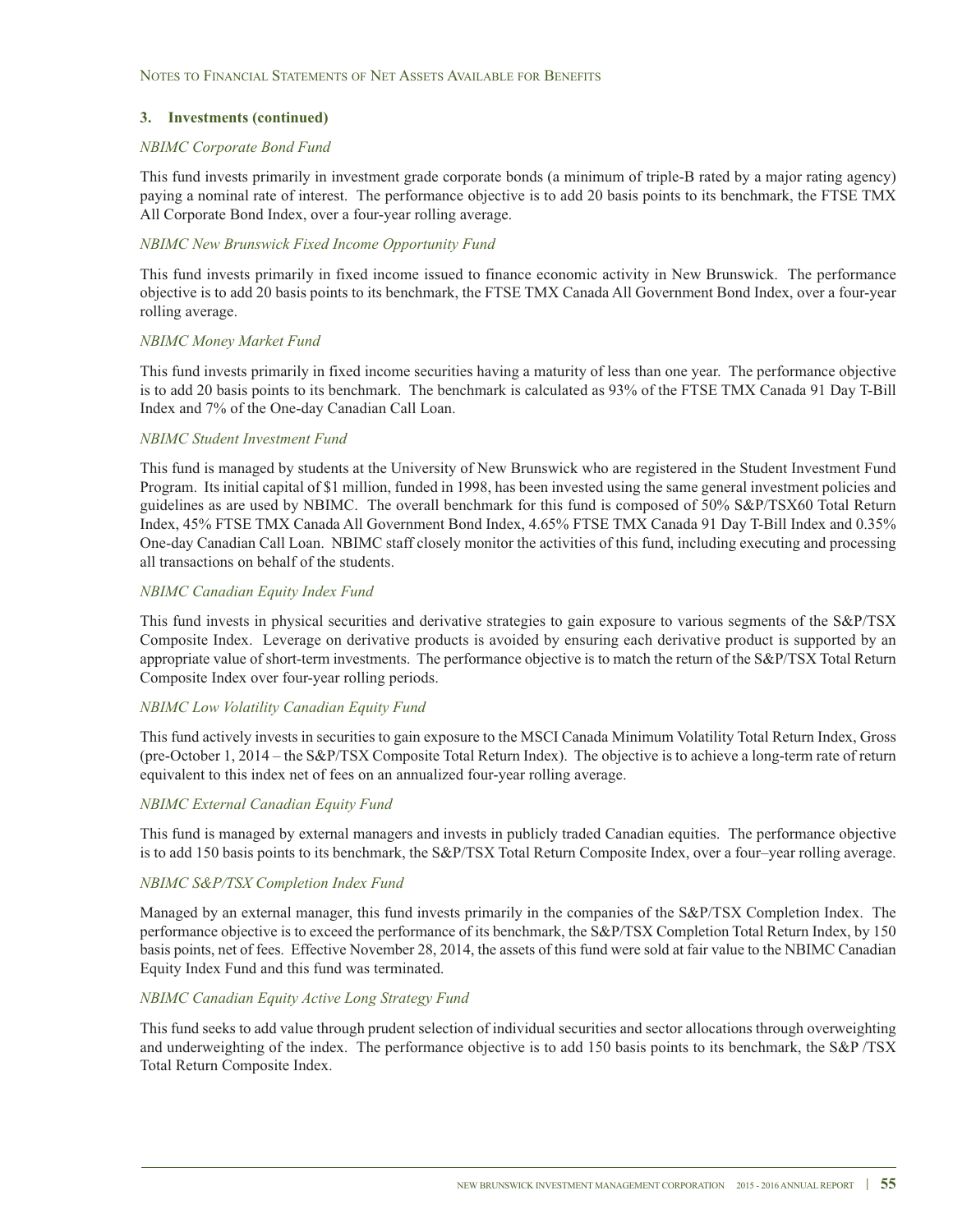#### *NBIMC External International Equity Fund*

This fund is managed by external managers and invests in publicly traded equities in markets in Europe, Australasia and the Far East (EAFE). The performance objective is to add 150 basis points net of fees to its benchmark, the MSCI EAFE Total Return Index in \$C, Net, over a four-year rolling average.

#### *NBIMC EAFE Equity Index Fund*

This fund invests in securities in the MSCI EAFE Total Return Index in \$C, Net. The performance objective is to add 20 basis points net of fees to its benchmark, the MSCI EAFE Total Return Index in \$C, Net over a rolling four year average. Previously, the Trust Fund had invested in the *NBIMC EAFE Equity Index Fund – Class N*, which had the same investment mandate but that fund was restricted to non-pension fund unitholders during 2015.

#### *NBIMC Low Volatility International Equity Fund*

This fund actively invests in securities in the MSCI EAFE Minimum Volatility (USD) Total Return Index, \$C , Net (pre-October 1, 2014 – the MSCI EAFE (Developed Markets) Net Dividends Index (CAD\$)). The objective is to achieve a longterm rate of return equivalent to this index, net of fees, on an annualized four–year rolling average. Previously, the Trust Fund had invested in the *NBIMC Low Volatility International Equity Fund – Class N*, which had the same investment mandate but that fund was restricted to non-pension fund unitholders during 2015.

#### *NBIMC Low Volatility Emerging Markets Equity Fund*

This fund actively invests in securities in the MSCI Emerging Markets Minimum Volatility (USD) Total Return Index in \$C. The objective is to achieve a long-term rate of return equivalent to this index, net of fees, on an annualized four–year rolling average.

#### *NBIMC U.S. Equity Index Fund*

This fund passively invests in physical securities and derivatives to gain exposure to the S&P 500 Index. Leverage on derivative products is avoided by ensuring each derivative product is supported by an appropriate value of short-term investments. The performance objective is to match the return of the S&P 500 Total Return Index in \$C.

#### *NBIMC Low Volatility U.S. Equity Fund*

This fund actively invests in securities to gain exposure to the MSCI USA Minimum Volatility (USD) Total Return Index in \$C, Net (pre-October 1, 2014 – S&P 500 Total Return Index in \$C). The objective is to achieve a long-term rate of return equivalent to this index, net of fees, on an annualized four-year rolling average.

#### *NBIMC Inflation-Linked Securities Fund*

This fund invests primarily in fixed income instruments that are adjusted for inflation of G-7 countries. The performance objective is to add 10 basis points to its benchmark, the FTSE TMX Canada Real Return Bond Index, over a four-year rolling average.

#### *NBIMC Canadian Real Estate Fund*

This fund invests in private Canadian real estate investments, directly through a wholly-owned subsidiary, NBIMC Realty Corp., or indirectly through limited partnerships or similar investment vehicles. The benchmark is inflation, as measured by the percentage change in the twelve-month average CPI-Canada All Items Index, plus 4%.

#### *NBIMC Canadian Real Estate Investment Trust Fund*

This fund invests in publicly-traded Canadian real estate investment trust (REIT) securities. The performance objective is to match the return of the S&P/TSX Capped REIT Total Return Index.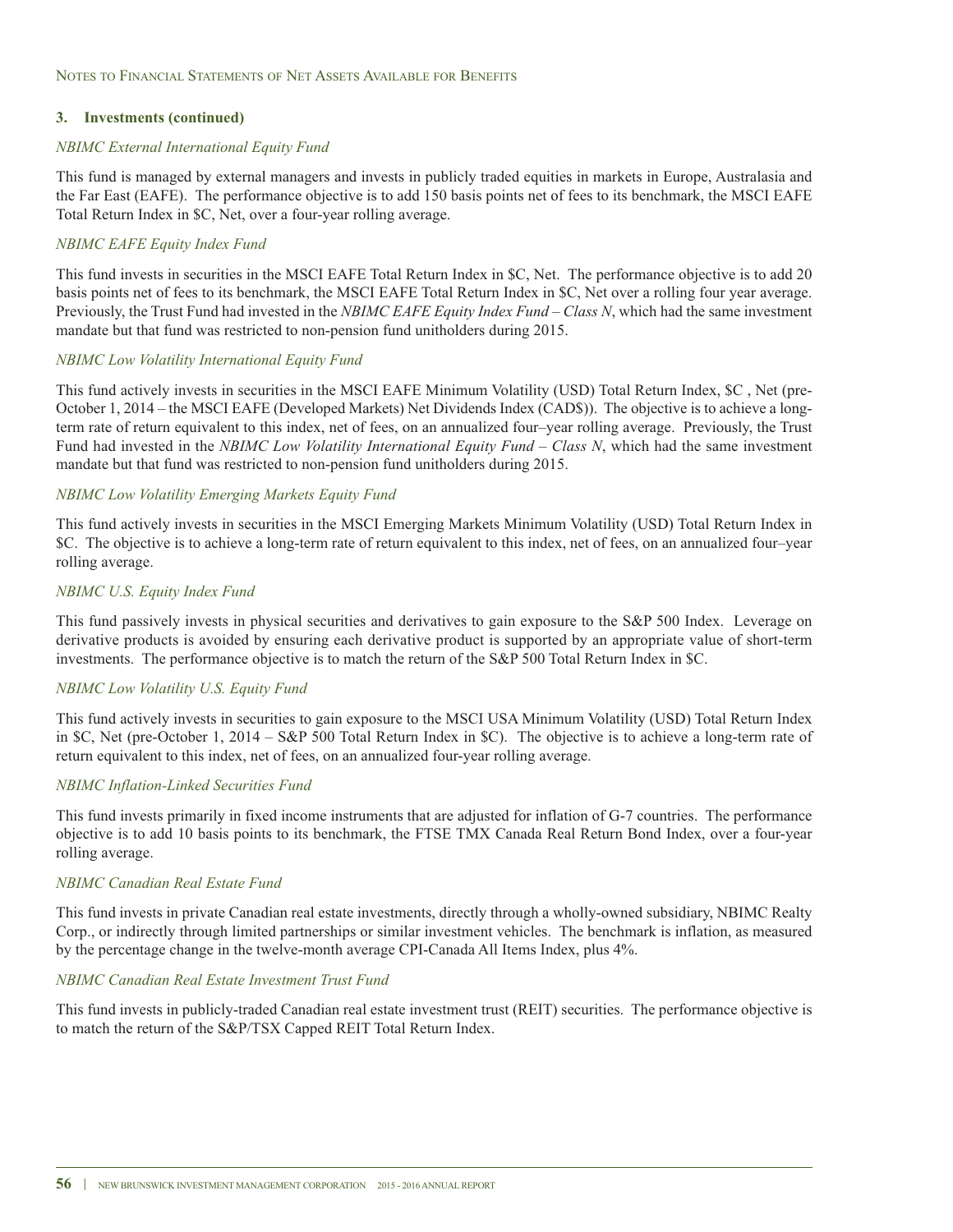#### *NBIMC Non-Canadian Private Real Estate Fund*

This fund was created on December 19, 2014 to invest in private non-Canadian real estate investments directly or indirectly through limited partnerships or similar investment vehicles. The benchmark is inflation, as measure by the percentage change in the twelve-month average CPI-Canada All Items Index, plus 4%.

#### *NBIMC International Real Estate Fund*

This fund is managed by an external manager that invests primarily in publicly traded securities of international REITs. The performance objective is to add 150 basis points to the countries' blended REIT Equity Indices in \$C, net of fees, over the long-term.

#### *NBIMC Public Infrastructure Fund*

This fund was created on April 27, 2015 to provide additional investment diversification by providing infrastructure-like exposure with enhanced liquidity. The benchmark is inflation, as measured by the percentage change in the twelve-month average CPI-Canada All Items Index, plus 4%.

#### *NBIMC Infrastructure Fund*

This fund was created to provide additional investment diversification through direct investment in infrastructure through co-investment structures. The performance objective is to achieve a 4% real rate of return over a long-term investment horizon..

#### *NBIMC North American Market Neutral Fund*

This fund focuses on adding value through security selection within its universe of the S&P/TSX Total Return Composite Index as well as certain publicly traded U.S.-listed stocks. Favored securities are purchased and offset by a corresponding short position in another security within the same sector. The portfolio is supported by a cash underlay and its performance objective is to add 350 basis points annually over a four–year rolling average basis to its benchmark. The benchmark is calculated as 93% of the FTSE TMX Canada 91 Day T-Bill Index and 7% of the One-day Canadian Call Loan Rate.

#### *NBIMC Quantitative Strategies Fund*

This fund seeks to add value by investing in either long or short positions where announced mergers or dual class share structures present arbitrage potential. Short positions are supported by cash underlay. The objective is to add 350 basis points over its benchmark. The benchmark is calculated as 93% of the FTSE TMX Canada 91 Day T-Bill Index and 7% of the One-day Canadian Call Loan Rate.

#### *NBIMC New Brunswick and Atlantic Canada Equity Opportunity Fund*

This fund invests in public and private equities or instruments convertible into equities of New Brunswick and Atlantic Canada companies. The performance objective is to achieve a 4% real rate of return over a long-term investment horizon.

#### *NBIMC Private Equity Fund*

This fund is managed by external managers that invest primarily in non-publicly traded securities of U.S. and European companies. The performance objective is to exceed the performance of its benchmark, a blend of the respective countries' total return indices in \$C.

#### *NBIMC Asset Mix Strategy Fund*

This fund was created on June 26, 2015 to add value through active asset mix decisions by the NBIMC's internal Asset Mix Strategy Committee. The objective is to add 10 basis points of absolute return.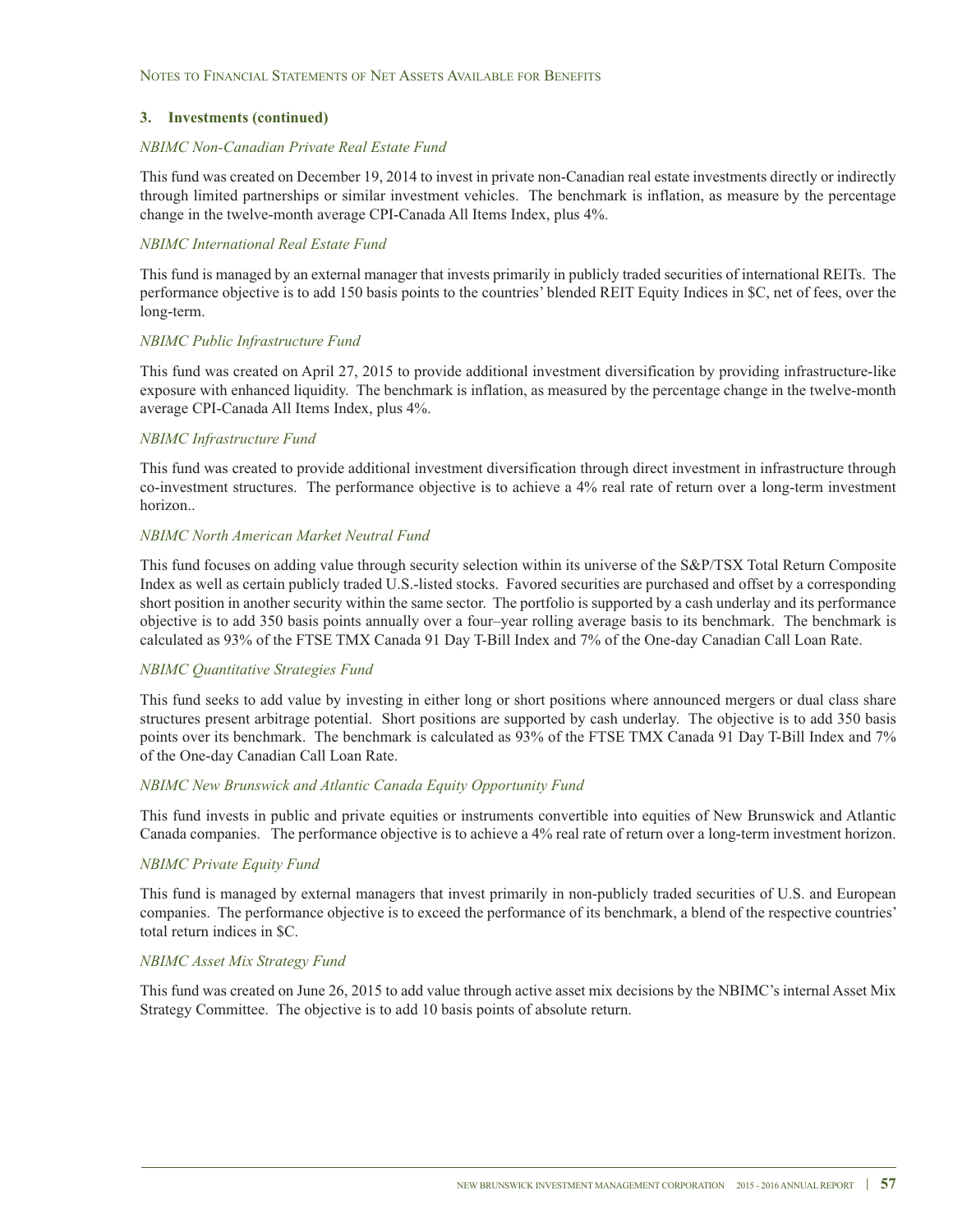Following are details of unit trust holdings by the Trust Fund as at March 31:

|                                                   | <b>Number of</b><br><b>Units</b> | Unit<br><b>Value</b> | <b>Fair Value</b> | <b>Fair Value</b> |
|---------------------------------------------------|----------------------------------|----------------------|-------------------|-------------------|
| (\$ thousands)                                    | (# rounded)                      | (dollars)            | 2016              | 2015              |
| <b>Fixed Income</b>                               |                                  |                      |                   |                   |
| <b>NBIMC</b> Nominal Bond Fund                    | 2,638                            | \$<br>2,627          | \$<br>6,930       | \$<br>6,736       |
| NBIMC Corporate Bond Fund                         | 6,025                            | 1,216                | 7,324             | 5,455             |
| NBIMC New Brunswick Fixed Income                  |                                  |                      |                   |                   |
| Opportunity Fund                                  | 16                               | 3,156                | 49                | 53                |
| NBIMC Money Market Fund                           | 347                              | 1,596                | 553               | 699               |
| NBIMC Student Investment Fund                     | 4                                | 3,184                | 12                | 12                |
|                                                   |                                  |                      | 14,868            | 12,955            |
| <b>Equities</b>                                   |                                  |                      |                   |                   |
| NBIMC Canadian Equity Index Fund                  | 195                              | 2,940                | 572               | 1,554             |
| NBIMC Low Volatility Canadian Equity Fund         | 1,213                            | 1,431                | 1,736             | 2,495             |
| NBIMC External Canadian Equity Fund               | 163                              | 3,564                | 582               | 1,415             |
| NBIMC Canadian Equity Active Long Strategy Fund   | 475                              | 1,205                | 572               | 748               |
| NBIMC External International Equity Fund          | 416                              | 1,921                | 799               | 839               |
| NBIMC EAFE Equity Index Fund                      | 1,250                            | 1,320                | 1,650             | 1,922             |
| NBIMC Low Volatility International Equity Fund    | 1,186                            | 1,892                | 2,245             | 2,718             |
| NBIMC Low Volatility Emerging Markets Equity Fund | 2,618                            | 908                  | 2,376             | 1,278             |
| NBIMC U.S. Equity Index Fund                      | 1,486                            | 2,323                | 3,452             | 2,805             |
| NBIMC Low Volatility U.S. Equity Fund             | 1,303                            | 2,396                | 3,122             | 2,780             |
|                                                   |                                  |                      | 17,106            | 18,554            |
| <b>Inflation-Linked Assets</b>                    |                                  |                      |                   |                   |
| NBIMC Inflation-Linked Securities Fund            | 364                              | 3,582                | 1,302             | 1,987             |
| NBIMC Canadian Real Estate Fund                   | 251                              | 3,945                | 989               | 861               |
| NBIMC Canadian Real Estate Investment Trust Fund  | 640                              | 1,170                | 748               | 1,035             |
| NBIMC Non-Canadian Private Real Estate Fund       | 73                               | 999                  | 73                |                   |
| NBIMC International Real Estate Fund              | 113                              | 7,128                | 803               | 1,145             |
| NBIMC Public Infrastructure Fund                  | 1,197                            | 978                  | 1,170             |                   |
| NBIMC Infrastructure Fund                         | 383                              | 1,437                | 551               | 352               |
|                                                   |                                  |                      | 5,636             | 5,380             |
| <b>Alternative Investments</b>                    |                                  |                      |                   |                   |
| NBIMC North American Market Neutral Fund          | 886                              | 1,289                | 1,142             | 1,185             |
| NBIMC Quantitative Strategies Fund                | 1,666                            | 1,371                | 2,284             | 2,149             |
| NBIMC New Brunswick and Atlantic Canada           |                                  |                      |                   |                   |
| <b>Equity Opportunity Fund</b>                    | 23                               | 4,748                | 110               | 98                |
| <b>NBIMC Private Equity Fund</b>                  | 643                              | 2,756                | 1,771             | 1,667             |
|                                                   |                                  |                      | 5,307             | 5,099             |
| <b>Tactical Asset Allocation</b>                  |                                  |                      |                   |                   |
| <b>NBIMC Asset Mix Strategy Fund</b>              | 250                              | 1,038                | 260               |                   |
|                                                   |                                  |                      | \$<br>43,177      | \$<br>41,988      |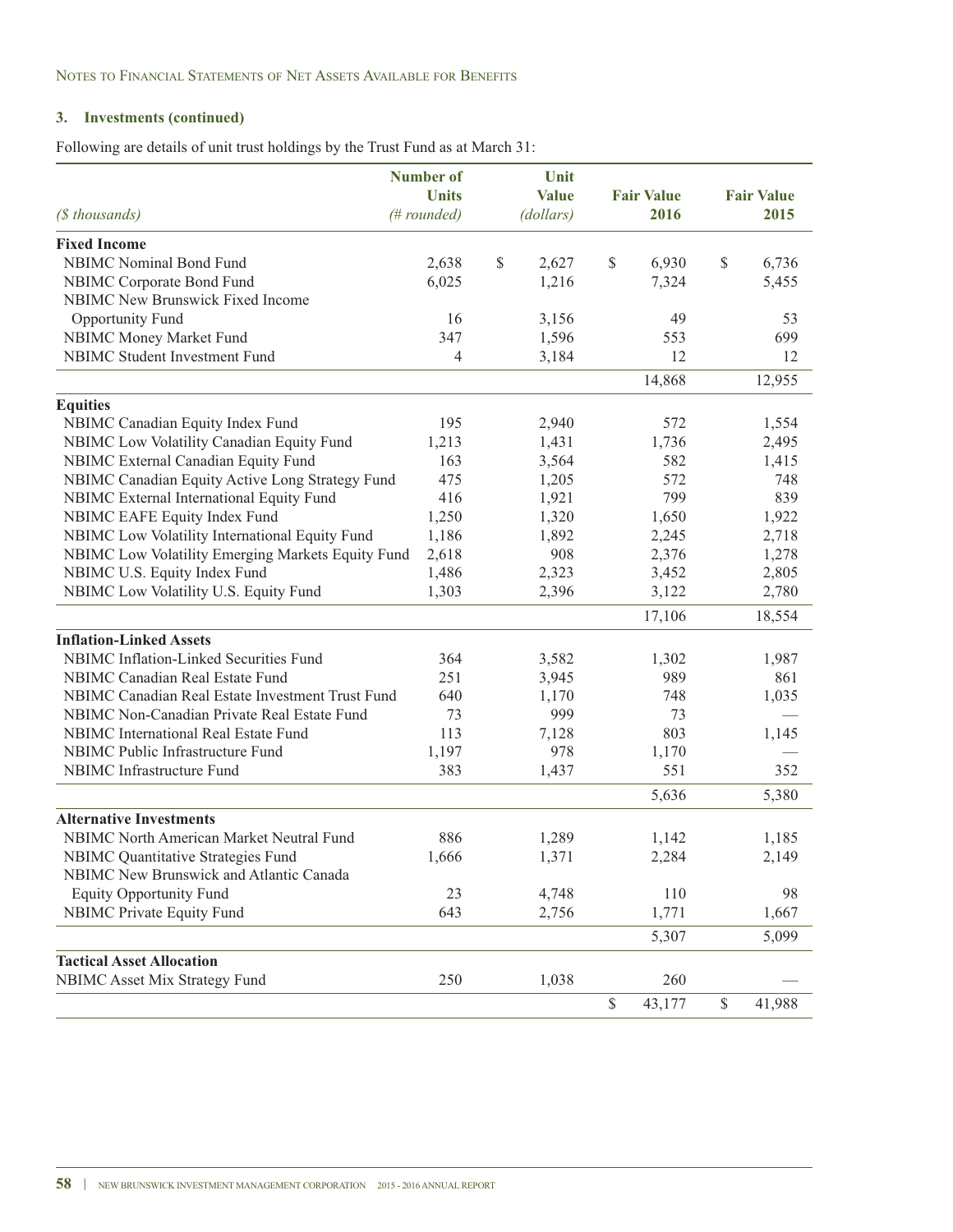#### **4. Fair Value of Financial Instruments**

Investments are valued at fair value with changes in fair values over time recognized in net investment income.

The determination of fair value is dependent upon the use of measurement inputs with varying degrees of subjectivity. The level of subjectivity can be classified and is referred to as the fair value hierarchy. The fair value hierarchy levels are:

**Level 1** – Quoted market prices in active markets. This is considered to be the most reliable input for fair value measurement. A financial instrument is regarded as quoted in an active market if quoted prices are readily or regularly available from an exchange or prices represent actual and regularly occurring market transactions on an arm's length basis.

**Level 2** – Inputs (other than quoted prices included within Level 1) that are observable for the investment, either directly or indirectly. These inputs include quoted prices for similar investments in active markets, quoted prices for identical or similar investments in markets that are not active, and inputs other than quoted prices that are observable for the investment. These are inputs that are derived principally from, or corroborated by, observable market data by correlation or other means.

**Level 3** – Inputs that are unobservable that are used to measure fair value when observable inputs are not available. Unobservable inputs reflect subjective assumptions that market participants may use in pricing the investment.

The units held of each NBIMC unit trust fund are classified as a Level 2 investment since the units are priced based on each unit trust net asset value, which is observable, but the units are not traded in an active market.

#### **5. Financial Instrument Risk Management**

Financial instruments are exposed to risks such as market, interest rate, credit and liquidity risk.

Under its terms of reference, the NBIMC Board of Directors has overall responsibility for understanding the principal risks facing the Trust Fund and the systems that management has put in place to mitigate and manage those risks. Accordingly, the NBIMC Board of Directors is responsible for the establishment of a SIP for the Trust Fund. Day-to-day investment activities and monitoring of risk controls are delegated to management, which acts in accordance with the Statement of Investment Principles (SIP). The most recent SIP was approved by the Board of Directors on November 23, 2015. Management produces quarterly reporting of investment performance, policy compliance, and trends and changes in investment risks for the Board of Directors.

Management, using information from independent actuarial valuations as well as expectations concerning financial markets, is responsible for the development of a recommended investment asset mix that seeks to deliver the long-term investment return required in the actuarial valuation of the Plan. This process has the intent of constructing the most efficient investment portfolio to meet the actuarial requirements in a risk-controlled fashion. This recommended strategic asset allocation is prepared on at least a triennial basis for consideration by the Board. Once approved, management is responsible for the implementation of the asset mix decision.

(a) Market Risk: Market risk is the risk that the value of an investment will fluctuate as a result of changes in market prices whether those changes are caused by factors specific to the individual investment or factors affecting all securities traded in the market. Market risk includes foreign currency risk, interest rate risk and pricing risk among others. The principal level for managing market risk is to invest in widely diversified countries, sectors and issuers. The Trust Fund holds investments in unit trust funds that invest in active and passive investment strategies and are diversified among domestic and international markets.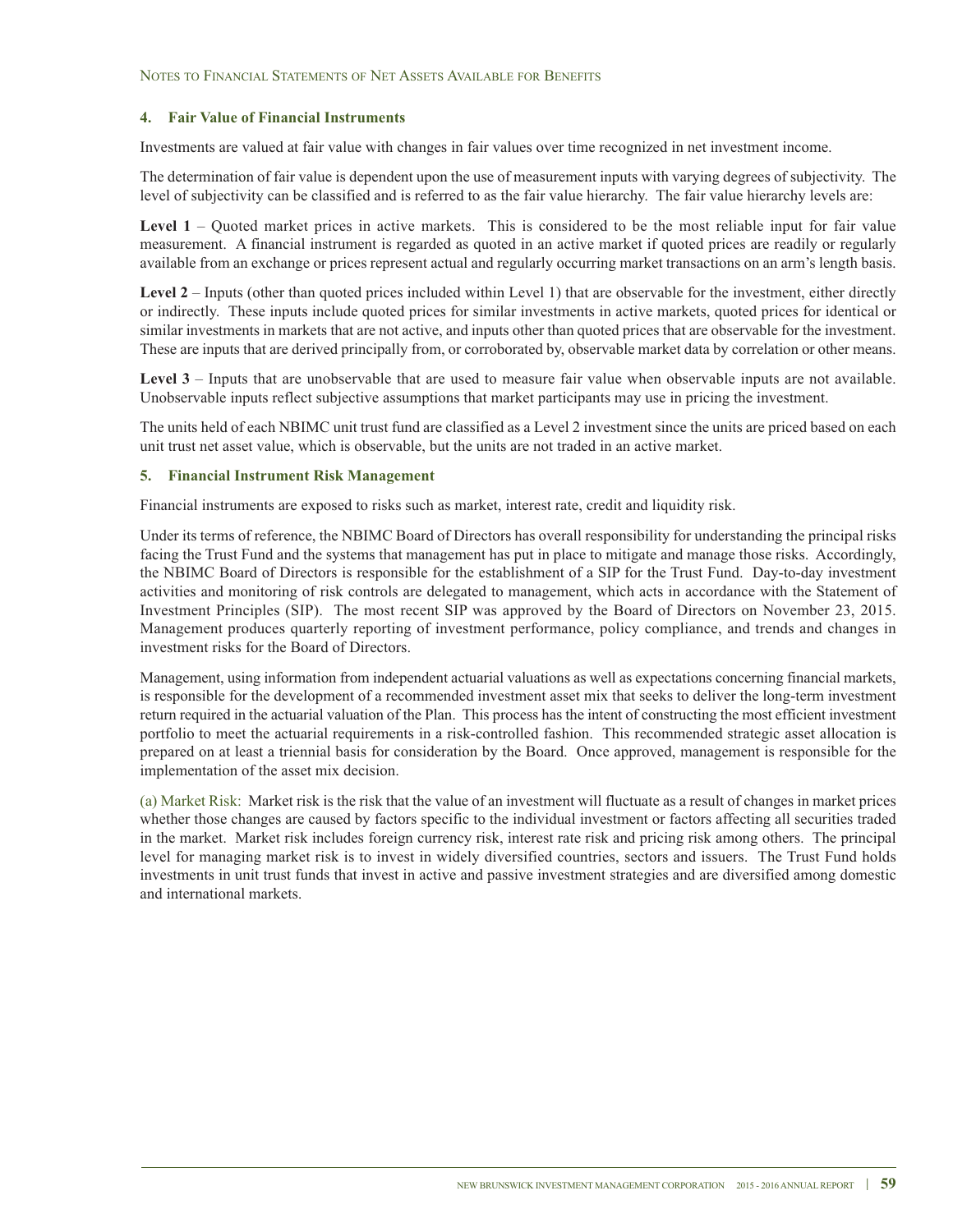#### **5. Financial Instrument Risk Management (continued)**

Investment strategies used by the unit trust funds may involve the use of financial derivatives such as forward foreign exchange contracts or total return swaps. Investment strategies also include "market neutral" strategies whereby an investment in a long position in one stock is matched with a short position in another stock, typically within the same industry sector. With the limited exception of prudent financing for investments in real property, the SIP for the Trust Fund precludes the use of leverage in the investment portfolio. Accordingly, to the extent that there is market exposure from derivative investments and short positions, the Trust Fund will hold cash underlay equal to the amount of market exposure. Market neutral strategies help to mitigate market risk through adherence to maximum investment limits and stop–-loss constraints, and have a lower correlation to broad market indices.

NBIMC conducts certain of its investment activities in the unit trust funds on behalf of the Trust Fund by trading through broker channels on regulated exchanges and in the over-the-counter market. Brokers typically require that collateral be pledged against potential market fluctuations when trading in derivative financial instruments or when shorting security positions. As at March 31, 2016 the fair value of securities that have been deposited or pledged with various financial institutions as collateral or margin on account was \$1,722 (2015 – \$1,800) (*see note 5(c)*).

Foreign currency risk arises from holding investments denominated in currencies other than the Canadian dollar. All of the Trust Fund's investments are in Canadian dollar denominated unit trust funds managed by NBIMC, however, certain of the unit trust funds invest in assets denominated in foreign currencies or domiciled in foreign jurisdictions. The SIP for the Trust Fund permits hedging of foreign currency exposure at the portfolio manager's discretion. Approximately 39% (2015 – 36%) of the Trust Fund's underlying investments are denominated in currencies other than the Canadian dollar, with the largest foreign currency exposure being to the U.S. dollar of 22.3% (2015 – 20.13%) and the Euro of 3.9% (2015 – 4.1%).

A 1% absolute increase or decrease in the value of the Canadian dollar against all currencies with all other variables held constant would result in an approximate decrease or increase in the value of the net investment assets at March 31, 2016 of  $$170 (2015 - $150).$ 

Interest rate risk refers to the effect on the market value of investments due to fluctuation of interest rates. The Trust Fund invests in certain unit trust funds that invest in fixed income securities whose fair values are sensitive to interest rates. The SIP requires NBIMC to adhere to guidelines on duration and yield curve, which are designed to mitigate the risk of interest rate volatility.

If interest rates increased by 1%, and all other variables are held constant, the potential loss in fair value to the net investment assets at March 31, 2016 would be approximately \$1,241 (2015 – \$1,231).

Pricing risk is the risk that equity investments will change in value due to future fluctuations in market prices caused by factors specific to an individual equity investment or other factors affecting all equities traded in the market. The Trust Fund is exposed to price risk associated with the underlying equity investments held in pools managed by NBIMC. If equity market price indices declined by 1%, and all other variables are held constant, the potential loss at March 31, 2016 would be approximately \$203 (2015 – \$209).

(b) Credit Risk: The Trust Fund is exposed to credit-related risk in the event that a unit trust investment in a derivative or debt security counterparty defaults or becomes insolvent. NBIMC has established investment criteria which are designed to manage credit risk by establishing limits by issuer type and credit rating for fixed income and derivative credit exposure. NBIMC monitors these exposures monthly. Such derivative and short and long-term debt securities are restricted to those having investment grade ratings, as provided by a third party rating agency. In addition, each counterparty exposure is restricted to no more than 5% of total assets. Investment grade ratings are BBB and above for longer term debt securities and R-1 for short-term debt. Any credit downgrade below investment grade is subject to review by the NBIMC Board of Directors.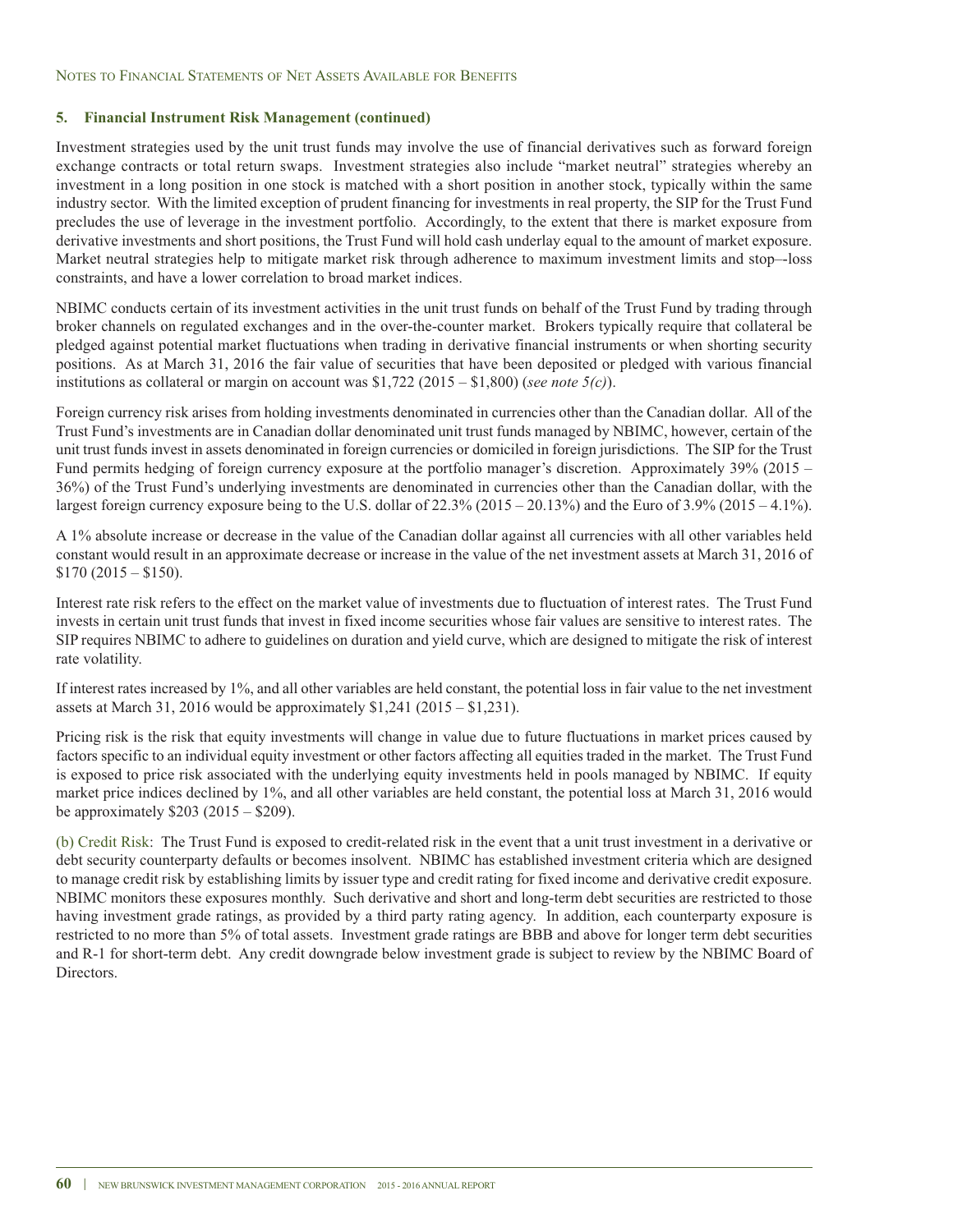#### **5. Financial Instrument Risk Management (continued)**

The quality of the credit exposure as at March 31 is as follows:

| $(S$ thousands) | 2016         | 2015         |
|-----------------|--------------|--------------|
| <b>AAA</b>      | \$<br>4,196  | \$<br>4,366  |
| AA              | 3,603        | 4,373        |
| $\mathbf{A}$    | 6,112        | 4,343        |
| <b>BBB</b>      | 2,161        | 1,417        |
| $R-1$           | 710          | 1,087        |
| Other           | 107          | 120          |
|                 | 16,889<br>\$ | \$<br>15,706 |

The highest concentration of credit risk at each year end is with Government of Canada bonds.

(c) Liquidity Risk: Liquidity risk is the risk of not having sufficient funds available to meet cash demands. Sources of liquidity include pension contributions collected from the employers and employees as well as redemption of investments in unit trust funds. Uses of liquidity include payments to the Plan beneficiaries, Plan service providers and purchases of investments in unit trust funds.

The Trust Fund's asset mix is specifically designed to ensure that sufficient liquid assets are available to meet pension benefit obligations as they are required. Other than cash, treasury bills and bankers' acceptances, the most liquid asset class is government bonds whereas privately-held debt, equity, real estate and infrastructure investments are considered highly illiquid due to the lack of a readily available market and the longer term to maturity for these investments.

Net liquid assets are defined to include the fair value of all unit trust fund investments excluding those for private equity, private real estate, private infrastructure, New Brunswick regional investments, and the Trust Fund's proportionate share of the fair value of collateral pledged with brokers and counterparties and any unfunded investment commitments.

The following table shows the determination of net liquid assets at March 31:

| (\$ thousands)                                                                 |   | 2016    |   | 2015    |
|--------------------------------------------------------------------------------|---|---------|---|---------|
| Net assets available for benefits                                              | S | 43,229  | S | 42,008  |
| Less: investment in NBIMC New Brunswick Fixed Income Opportunity Fund (note 3) |   | (49)    |   | (53)    |
| Less: investment in NBIMC Canadian Real Estate Fund (note 3)                   |   | (989)   |   | (861)   |
| Less: investment in NBIMC Non-Canadian Private Real Estate Fund (note 3)       |   | (73)    |   |         |
| Less: investment in NBIMC Infrastructure Fund (note 3)                         |   | (551)   |   | (352)   |
| Less: investment in NBIMC New Brunswick and Atlantic Canada Equity             |   |         |   |         |
| Opportunity Fund (note 3)                                                      |   | (110)   |   | (98)    |
| Less: investment in NBIMC Private Equity Fund (note 3)                         |   | (1,771) |   | (1,667) |
| Less: collateral pledged (note $5(a)$ )                                        |   | (1,722) |   | (1,800) |
| Less: investment commitments (note 9)                                          |   | (1,308) |   | (1,283) |
| Net liquid assets                                                              |   | 36,656  | S | 35,894  |

(d) Securities Lending: The Trust Fund's SIP permits NBIMC to enter into a securities lending arrangement, externally with their securities custodian or internally among the unit trust funds that NBIMC manages, with the objective of enhancing portfolio returns.

Under the external program, the securities custodian, who is an independent third party, may loan securities owned by the unit trust funds to other approved borrowers in exchange for collateral in the form of readily marketable government-backed securities equal to at least 105% of the value of securities on loan and a borrowing fee. NBIMC has restricted the approved borrowers under the external securities lending program to manage exposure to counterparty credit risk. As at March 31, 2016, underlying securities in the amount of  $$5,880 (2015 - $3,567)$  have been loaned on behalf of the Trust Fund.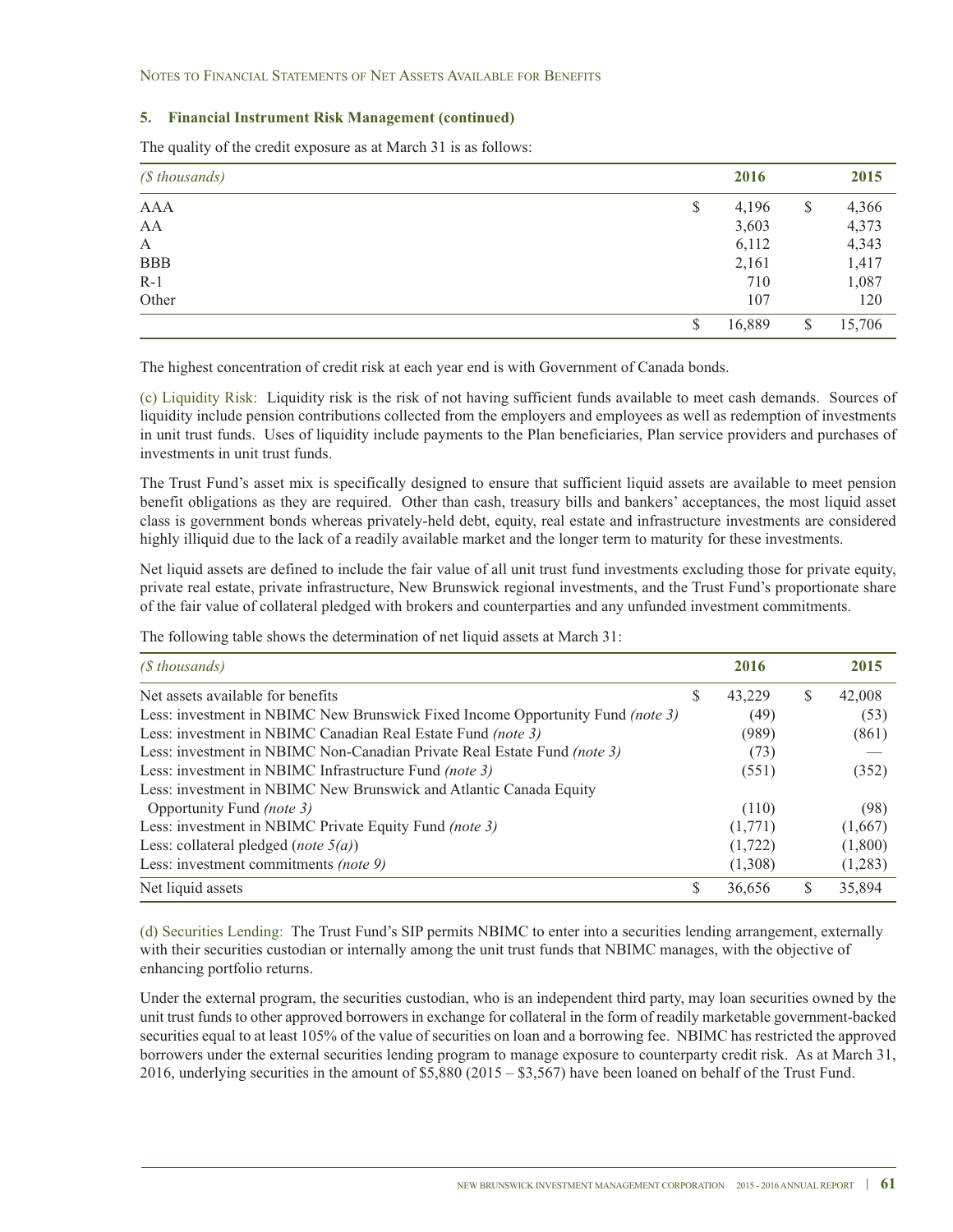#### **5. Financial Instrument Risk Management (continued)**

Under the internal securities lending program, certain unit trust funds may loan securities to a borrowing unit trust fund subject to an intra-fund collateral management agreement and a borrowing fee. As at March 31, 2016, underlying securities in the amount of \$309 (2015 – \$328) were loaned on behalf of the Trust Fund and \$375 (2015 – \$432) were borrowed.

#### **6. Net Investment Income**

Net investment income (loss) by unit trust fund for the year ended March 31, after allocating net gains (losses) on investments, is as follows:

| (\$ thousands)                                                  | 2016                            | 2015        |
|-----------------------------------------------------------------|---------------------------------|-------------|
| <b>Fixed Income</b>                                             |                                 |             |
| <b>NBIMC</b> Nominal Bond Fund                                  | \$<br>88                        | \$<br>659   |
| NBIMC Corporate Bond Fund                                       | 56                              | 244         |
| NBIMC New Brunswick Fixed Income Opportunity Fund               | 1                               | 5           |
| NBIMC Money Market Fund                                         | 8                               | 8           |
| NBIMC Student Investment Fund                                   |                                 | 1           |
|                                                                 | 153                             | 917         |
| <b>Equities</b>                                                 |                                 |             |
| NBIMC Canadian Equity Index Fund                                | (113)                           | 481         |
| NBIMC Low Volatility Canadian Equity Fund                       | 6                               | 139         |
| NBIMC External Canadian Equity Fund                             | (69)                            | 141         |
| NBIMC S&P/TSX Completion Index Fund                             |                                 | (14)        |
| NBIMC Canadian Equity Active Long Strategy Fund                 | (55)                            | 57          |
| NBIMC External International Equity Fund                        | (38)                            | 142         |
| NBIMC EAFE Equity Index Fund                                    | (99)                            | 1,827       |
| NBIMC EAFE Equity Index Fund - Class N                          | $\hspace{0.1mm}-\hspace{0.1mm}$ | (1,223)     |
| NBIMC Low Volatility International Equity Fund                  | 129                             | 557         |
| NBIMC Low Volatility International Equity Fund - Class N        |                                 | (300)       |
| NBIMC Low Volatility Emerging Markets Equity Fund               | (69)                            | 19          |
| NBIMC U.S. Equity Index Fund                                    | 136                             | 1,031       |
| NBIMC Low Volatility U.S. Equity Fund                           | 311                             | 388         |
|                                                                 | 139                             | 3,245       |
| <b>Inflation-Linked Assets</b>                                  |                                 |             |
| NBIMC Inflation-Linked Securities Fund                          | (31)                            | 457         |
| NBIMC Canadian Real Estate Fund                                 | 88                              | 79          |
| NBIMC Canadian Real Estate Investment Trust Fund                | (21)                            | 94          |
| NBIMC Non-Canadian Private Real Estate Fund                     | 1                               |             |
| NBIMC International Real Estate Fund                            | 62                              | 290         |
| NBIMC Infrastructure Fund                                       | 27                              | 23          |
|                                                                 | 126                             | 943         |
| <b>Alternative Investments</b>                                  |                                 |             |
| NBIMC North American Market Neutral Fund                        | 28                              | (26)        |
| <b>NBIMC Quantitative Strategies Fund</b>                       | 72                              | 78          |
| NBIMC New Brunswick and Atlantic Canada Equity Opportunity Fund | $\overline{4}$                  | (2)         |
| NBIMC Private Equity Fund                                       | 312                             | 250         |
|                                                                 | 416                             | 300         |
| <b>Tactical Asset Allocation</b>                                |                                 |             |
| NBIMC Asset Mix Strategy Fund                                   | (4)                             |             |
| Net investment income                                           | \$<br>830                       | \$<br>5,405 |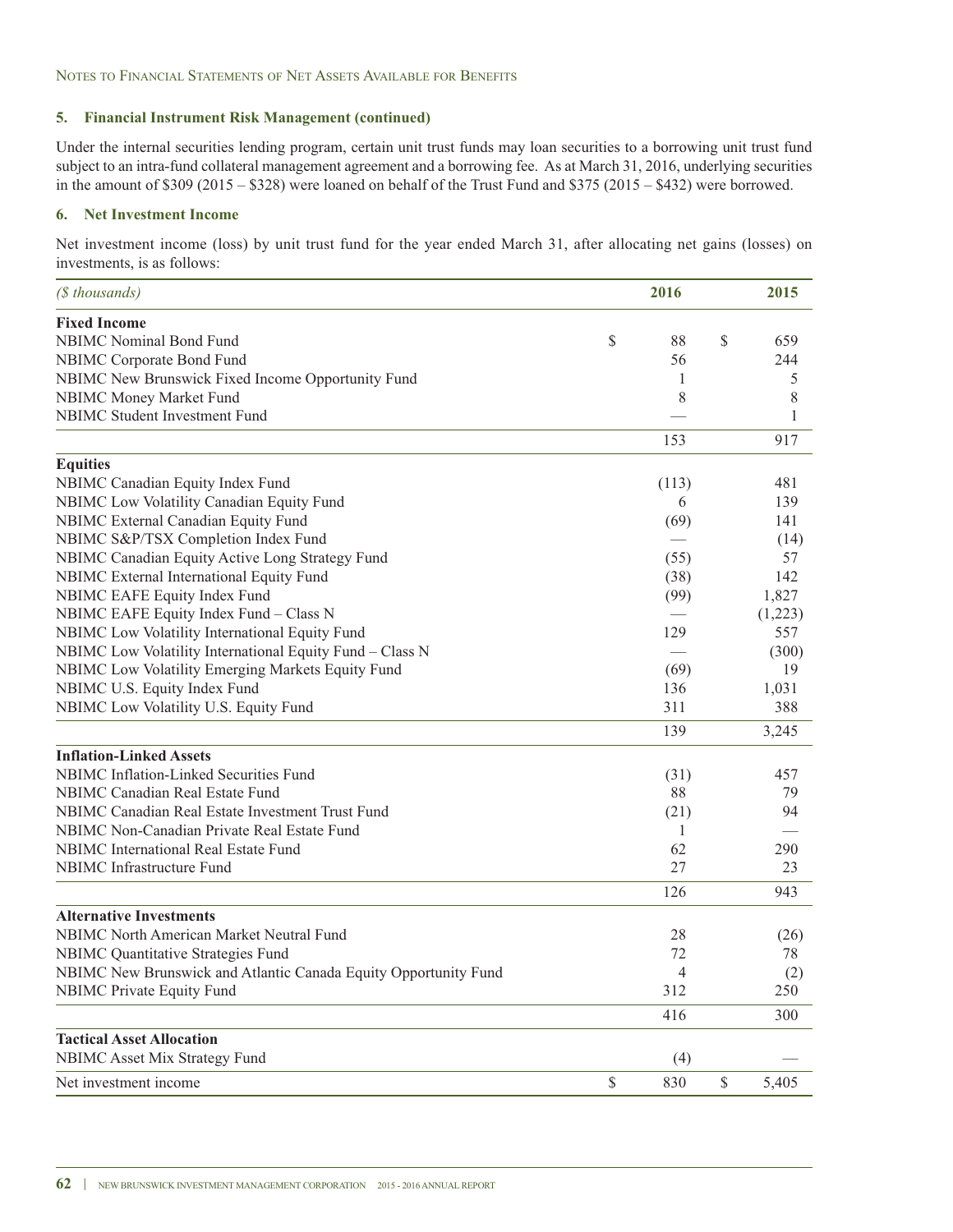#### **7. Capital and Annualized Long-Term Returns**

Capital, as it pertains to the Trust Fund, is represented by the net assets available for benefits. For purposes of preparing these special purpose financial statements, net assets available for benefits do not include the pension liabilities and consequently, these financial statements do not purport to show the adequacy of net assets available for benefits to meet the pension obligations.

As required for a defined benefit pension plan, the Trust Fund's objective is to achieve annualized long-term returns that will meet or exceed the investment return assumptions contained in the actuarial valuation for the Pension Plan. The commentary in Note 3 – Investments, Note 4 – Fair Value of Financial Instruments and Note 5 – Financial Instrument Risk Management provide qualitative descriptions of the investment management process and quality of investments.

Returns are non-GAAP measures. Investment returns are calculated in Canadian dollars on the daily change in net assets measured using either closing market price valuations or estimated fair values where closing market price valuations are not available, excluding external cash flows, divided by the beginning value of net assets, as per the time-weighted rate of return methodology and in accordance with Chartered Financial Analysts' Institute standards.

The most recent actuarial valuation received for the JPA is April 1, 2013. This valuation provides the long-term nominal and inflation-adjusted return assumptions. The target long-term nominal investment return assumption contained therein and a summary of the four-year and ten-year annualized long-term nominal returns for the Trust Fund for the periods ended March 31 are as follows:

|         |                                        | 2016<br><b>Annualized Nominal Returns</b> |          |                                        | 2015<br><b>Annualized Nominal Returns</b> |         |
|---------|----------------------------------------|-------------------------------------------|----------|----------------------------------------|-------------------------------------------|---------|
|         | <b>Actuarial</b><br><b>Requirement</b> | 4-Year                                    | 10-Year  | <b>Actuarial</b><br><b>Requirement</b> | 4-Year                                    | 10-Year |
| Judges' | $6.25\%$                               | $9.74\%$                                  | $6.05\%$ | $6.25\%$                               | $10.50\%$                                 | 7.49%   |

#### **8. Related Party Transactions**

The Minister of Finance is the Plan Governor for the PCA and JPA and therefore the Trust Fund is related to the Province of New Brunswick. The Plan Governor is the Plan Sponsor and is responsible for the administration of collections from and payments to the Pension Plan members and beneficiaries as shown in the Statement of Changes in Net Assets Available for Benefits.

NBIMC, as a Crown Corporation of the Province of New Brunswick and as the Trustee of the Trust Fund, is also a related party to the Trust Fund. The Plan Sponsor and NBIMC charge fees for services rendered to the Trust Fund on a cost recovery basis.

All of the Trust Fund's investments included in the Statement of Net Assets Available for Benefits are in unit trust funds that are managed by NBIMC. The Trust Fund has an undivided interest in the underlying assets of the unit trust funds *(see note 3)*. In addition, the NBIMC Canadian Real Estate Fund and NBIMC Infrastructure Fund have made certain of their direct and indirect investments using wholly owned subsidiary company structures.

Included in the investments in the NBIMC unit trust funds are underlying investments in New Brunswick provincial and municipal bonds that are recorded at their fair values as at March 31, 2016 of \$261 (2015 – \$290).

Contributions from employers and employees are as presented in the Statement of Changes in Net Assets Available for Benefits. Contributions receivable from employers and employees are as presented in the Statement of Net Assets Available for Benefits.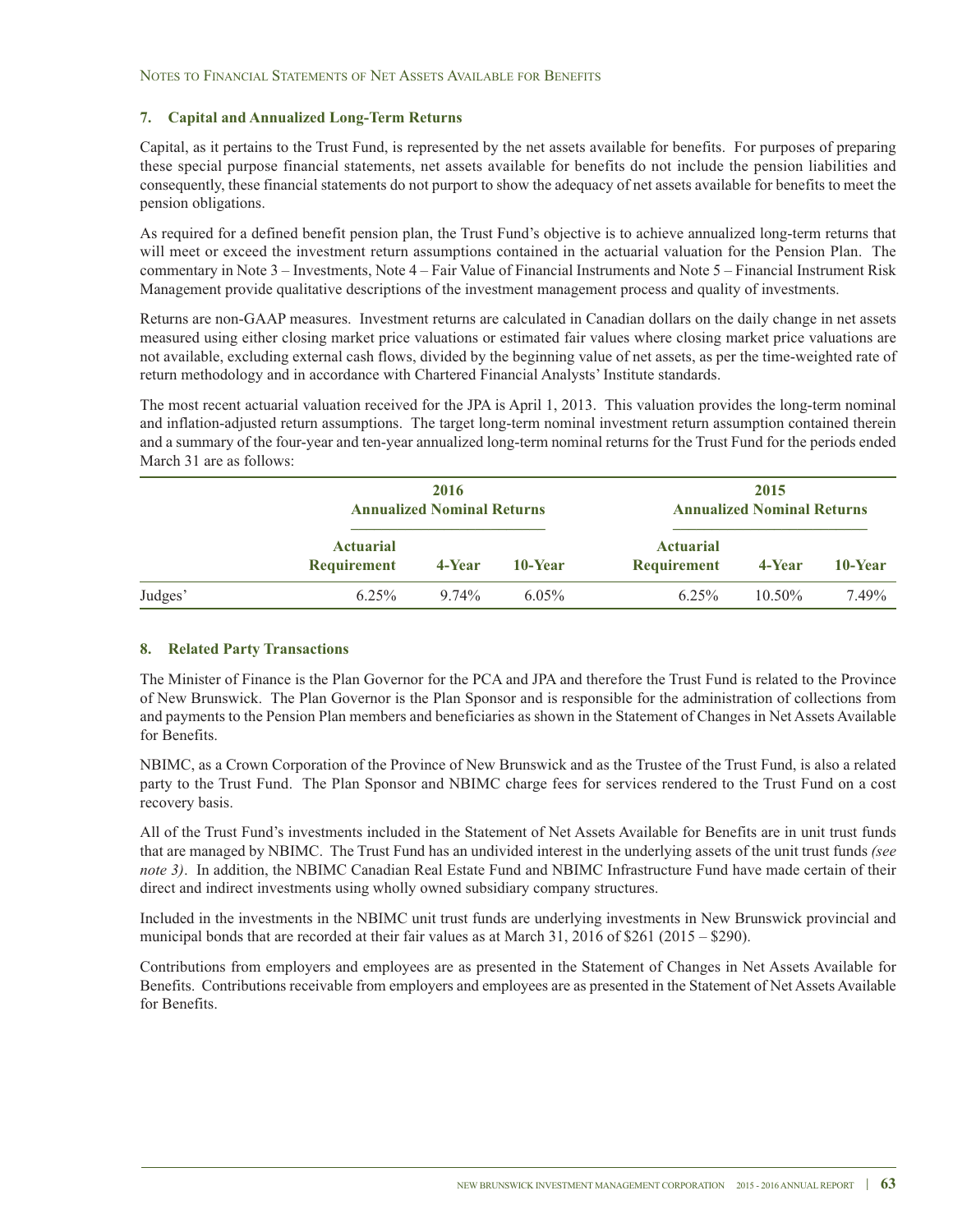NOTES TO FINANCIAL STATEMENTS OF NET ASSETS AVAILABLE FOR BENEFITS

#### **8. Related Party Transactions (continued)**

Payments to the Province of New Brunswick for benefits and for pension administration expenses are as presented in the Statement of Changes in Net Assets Available for Benefits.

Investment management fees charged by NBIMC in the amount of \$59 (2015 – \$54) are included in investment management fees on the Statement of Changes in Net Assets Available for Benefits.

At March 31, 2016 amounts owing to NBIMC for fees payable in the amount of \$15 (2015 – \$11) and for pension administration payable to the Province of New Brunswick in the amount of  $$12$  (2015 – \$10) are included in accounts payable and accrued liabilities.

#### **9. Commitments**

The NBIMC Canadian Real Estate Fund, the NBIMC Non-Canadian Private Real Estate Fund and the NBIMC Private Equity Fund have committed to enter into investments which may be funded over the next several years in accordance with the terms and conditions agreed to in various partnership agreements. The Trust Fund's share of unfunded commitments as at March 31 is:

| (\$ thousands)                              | 2016  |   | 2015  |
|---------------------------------------------|-------|---|-------|
| NBIMC Canadian Real Estate Fund             | 92    |   | 127   |
| NBIMC Non-Canadian Private Real Estate Fund | -67   |   |       |
| <b>NBIMC</b> Private Equity Fund            | 1.149 |   | 1.156 |
|                                             | 1.308 | S | 1.283 |

#### **10. Subsequent Event**

On March 29, 2016, an *Act to Implement Strategic Program Review Initiatives* was tabled in the New Brunswick Legislature, followed by the tabling of the Vestcor Act on March 31, 2016. The *Act to Implement Strategic Program Review Initiatives* will repeal the *New Brunswick Investment Management Corporation Act* and includes a consequential amendment to the *Provincial Court Judges' Pension Act* to transfer the trustee responsibility for the Trust Fund to the Minister of Finance effective October 1, 2016. The *Vestcor Act* will continue NBIMC as a not-for-profit entity under a new name, Vestcor Investment Management Corporation (Vestcor Investments), also effective October 1, 2016. Simultaneously, the Trust Fund expects to enter into a long-term investment management agreement with Vestcor Investments.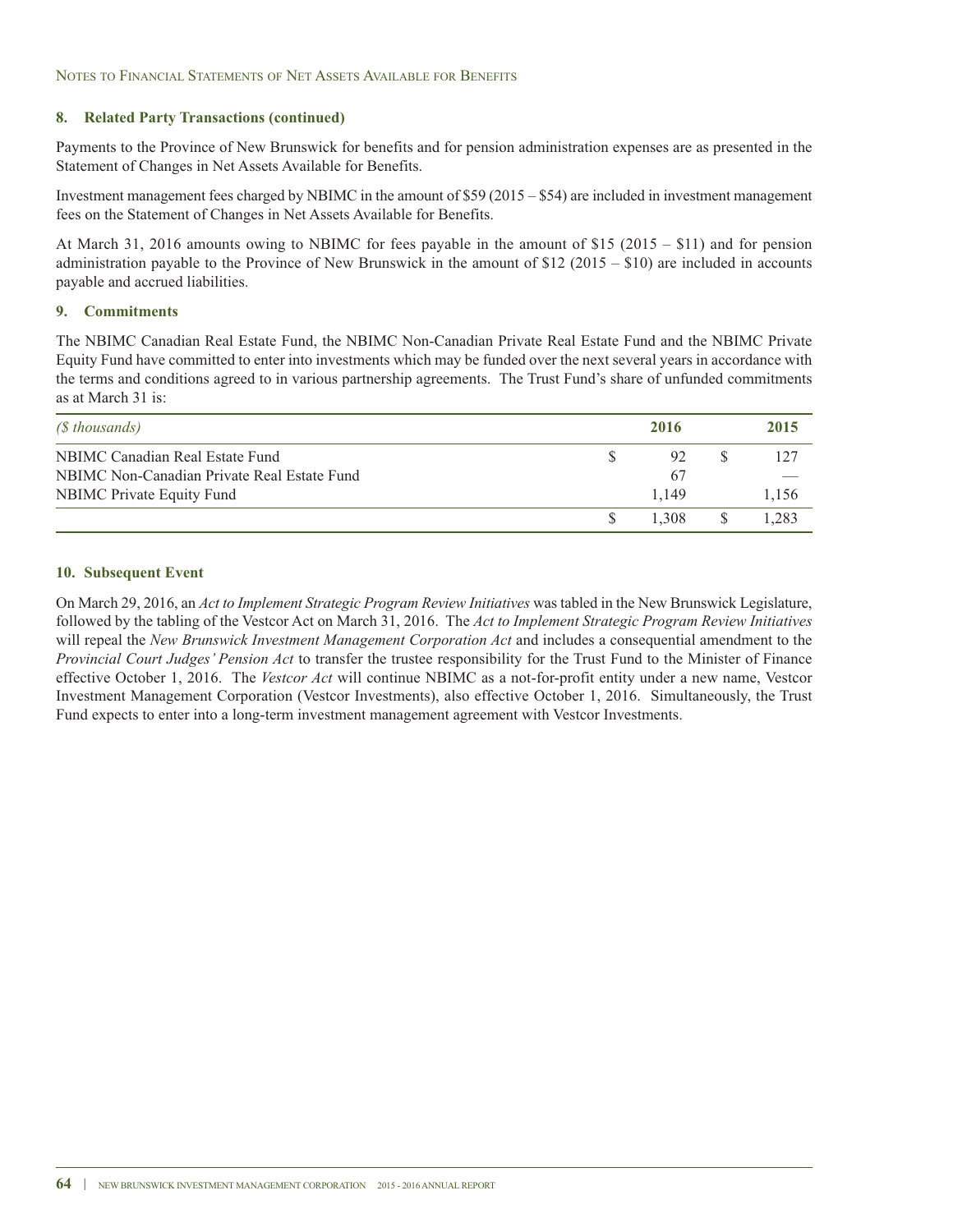## **NEW BRUNSWICK INVESTMENT MANAGEMENT CORPORATION FINANCIAL STATEMENTS**

**March 31, 2016**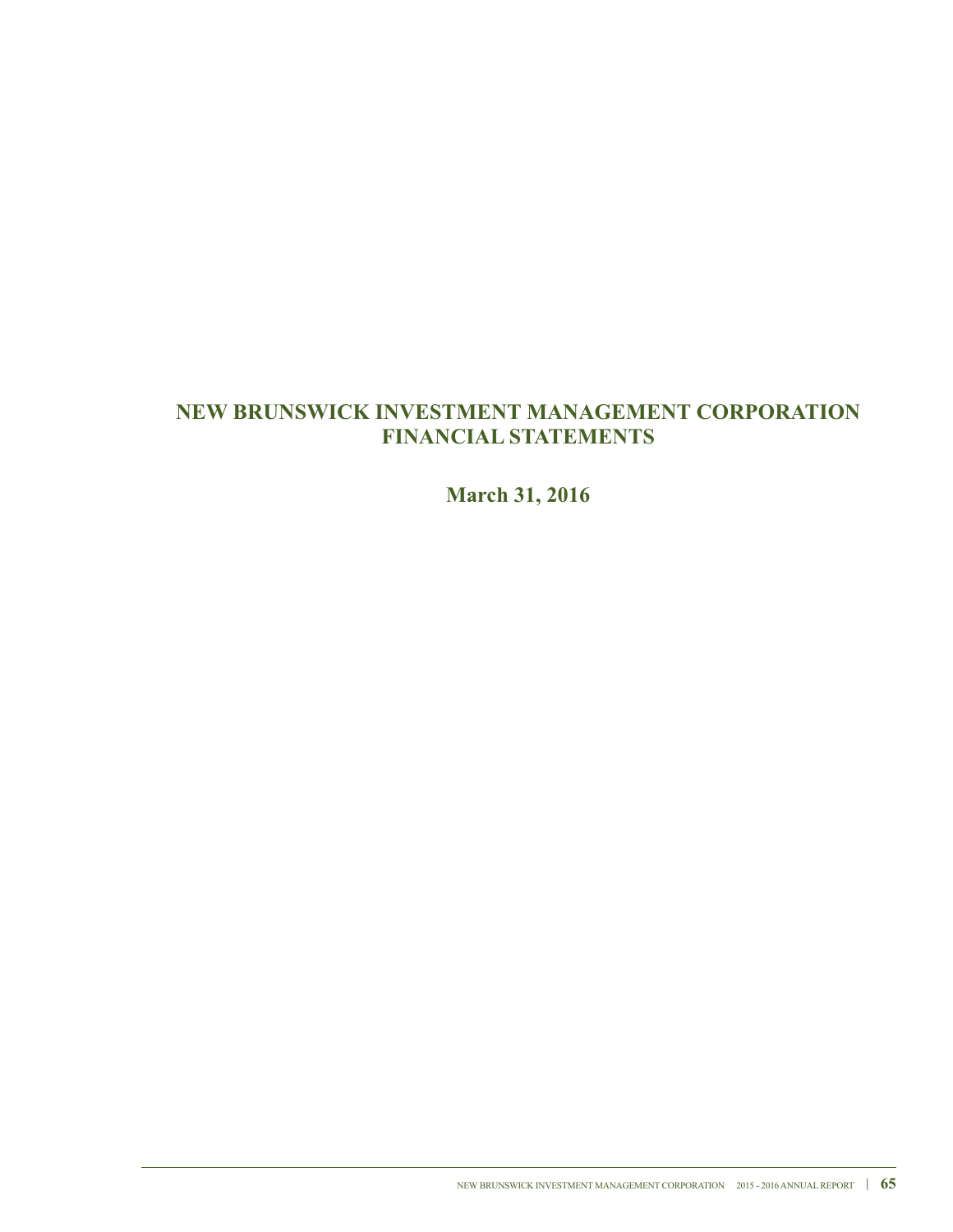## **INDEPENDENT AUDITORS' REPORT**

#### To the Directors of New Brunswick Investment Management Corporation

We have audited the accompanying financial statements of New Brunswick Investment Management Corporation, which comprise the statement of financial position as at March 31, 2016, the statements of operations and changes in accumulated surplus (deficit), changes in net debt and its cash flow for the year then ended, and notes, comprising a summary of significant accounting policies and other explanatory information.

#### *Management's Responsibility for the Financial Statements*

Management is responsible for the preparation and fair presentation of these financial statements in accordance with Canadian public sector accounting standards, and for such internal control as management determines is necessary to enable the preparation of financial statements that are free from material misstatement, whether due to fraud or error.

#### *Auditors'Responsibility*

Our responsibility is to express an opinion on these financial statements based on our audit. We conducted our audit in accordance with Canadian generally accepted auditing standards. Those standards require that we comply with ethical requirements and plan and perform the audit to obtain reasonable assurance about whether the financial statements are free from material misstatement.

An audit involves performing procedures to obtain audit evidence about the amounts and disclosures in the financial statements. The procedures selected depend on our judgment, including the assessment of the risks of material misstatement of the financial statements, whether due to fraud or error. In making those risk assessments, we consider internal control relevant to the entity's preparation and fair presentation of the financial statements in order to design audit procedures that are appropriate in the circumstances, but not for the purpose of expressing an opinion on the effectiveness of the entity's internal control. An audit also includes evaluating the appropriateness of accounting policies used and the reasonableness of accounting estimates made by management, as well as evaluating the overall presentation of the financial statements.

We believe that the audit evidence we have obtained is sufficient and appropriate to provide a basis for our audit opinion.

#### *Opinion*

In our opinion, the financial statements present fairly, in all material respects, the financial position of New Brunswick Investment Management Corporation as at March 31, 2016, and its results of operations and changes in accumulated surplus (deficit), changes in net debt and cash flow for the year then ended in accordance with Canadian public sector accounting standards.

 $k$ *PMG*  $44$ 

Chartered Professional Accountants June 6, 2016 Fredericton, Canada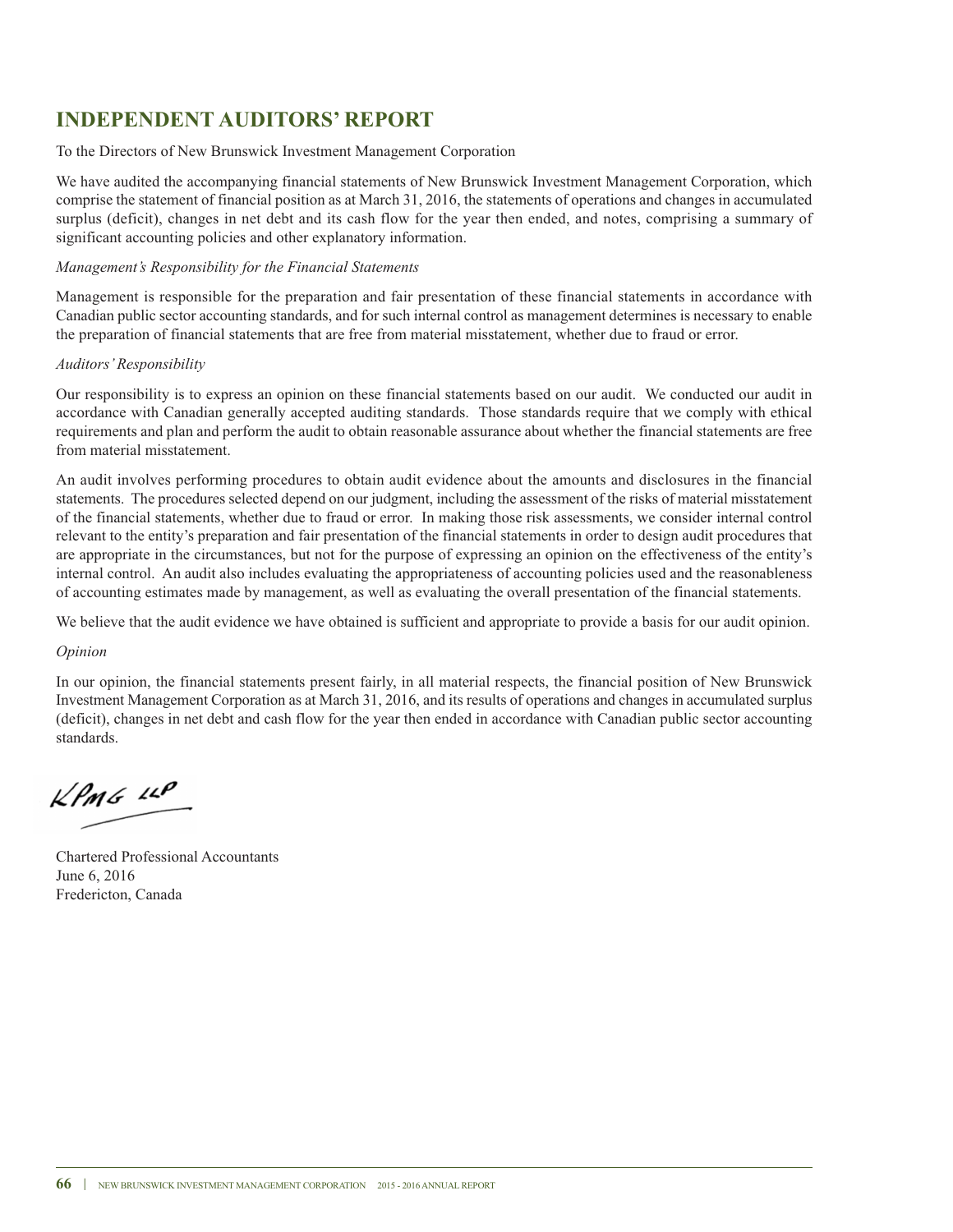#### **NEW BRUNSWICK INVESTMENT MANAGEMENT CORPORATION**

**Statement of Financial Position**

As at March 31, 2016 *(in thousands of Canadian dollars)*

|                                          |    | 2016  |    | 2015  |
|------------------------------------------|----|-------|----|-------|
| <b>FINANCIAL ASSETS</b>                  |    |       |    |       |
| Cash                                     | S  | 66    | S  | 53    |
| Accounts receivable                      |    | 3,630 |    | 2,736 |
| Other receivables                        |    | 6     |    | 2     |
| Total financial assets                   |    | 3,702 |    | 2,791 |
| <b>FINANCIAL LIABILITIES</b>             |    |       |    |       |
| Accounts payable and accrued liabilities |    | 4,252 |    | 3,164 |
| Supplemental pension (note 5)            |    | 350   |    | 360   |
| Employee future benefits (note 6)        |    | 73    |    | 64    |
| Total financial liabilities              |    | 4,675 |    | 3,588 |
| <b>NET DEBT</b>                          |    | (973) |    | (797) |
| <b>NON-FINANCIAL ASSETS</b>              |    |       |    |       |
| Tangible capital assets (note 3)         |    | 503   |    | 450   |
| Prepaid expenses                         |    | 519   |    | 355   |
| Total non-financial assets               |    | 1,022 |    | 805   |
| <b>ACCUMULATED SURPLUS</b>               | \$ | 49    | \$ | 8     |

Contractual obligations and contingencies *(note 4)* Indemnifications and litigation *(note 10)* Subsequent events *(note 11) See accompanying notes to financial statements*

Approved on behalf of the Board:

With work

Michael W. Walton Chairman of the Board President and Chairman of the Board

President and Chief Executive Officer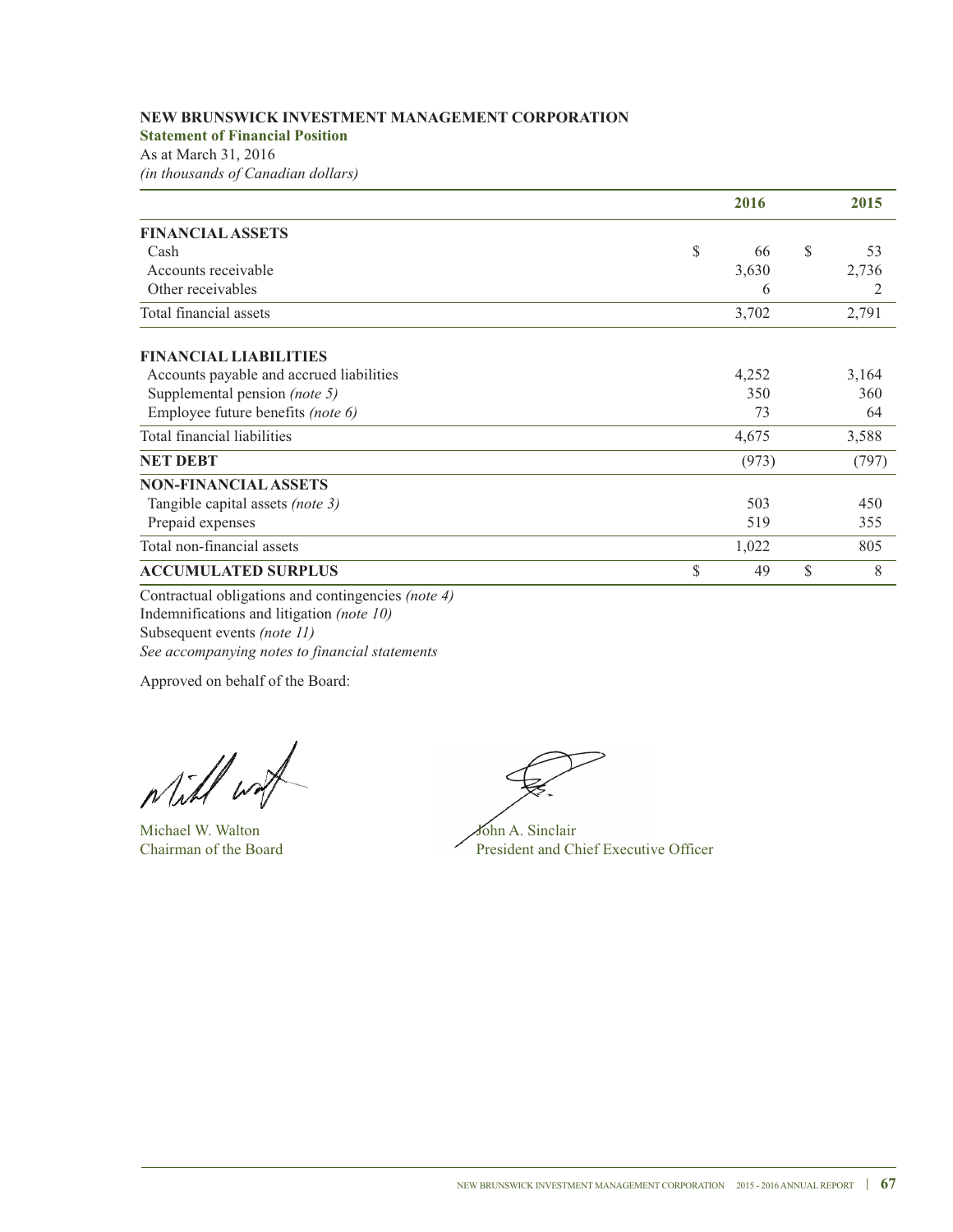### **NEW BRUNSWICK INVESTMENT MANAGEMENT CORPORATION**

**Statement of Operations and Changes in Accumulated Surplus (Deficit)**

For the year ended March 31, 2016

*(in thousands of Canadian dollars)*

|                                                         | <b>Budget 2016</b><br>(note 8) | <b>Actual</b><br>2016 | <b>Actual</b><br>2015 |
|---------------------------------------------------------|--------------------------------|-----------------------|-----------------------|
| <b>REVENUE</b>                                          |                                |                       |                       |
| Investment management fees                              | \$<br>11,770                   | \$<br>12,427          | \$<br>11,140          |
| Other                                                   |                                | 2                     |                       |
| <b>Total revenue</b>                                    | 11,770                         | 12,429                | 11,142                |
| <b>EXPENSES</b>                                         |                                |                       |                       |
| Salaries and benefits <i>(note 8)</i>                   | 8,169                          | 9,246                 | 8,099                 |
| Information systems                                     | 1,880                          | 1,873                 | 1,655                 |
| Office and business                                     | 598                            | 414                   | 408                   |
| Professional services                                   | 518                            | 376                   | 434                   |
| Office rent                                             | 342                            | 303                   | 304                   |
| Amortization of tangible capital assets                 | 257                            | 176                   | 140                   |
| <b>Total expenses</b>                                   | 11,764                         | 12,388                | 11,040                |
| <b>ANNUAL SURPLUS</b>                                   | \$<br>6                        | \$<br>41              | \$<br>102             |
| <b>ACCUMULATED SURPLUS (DEFICIT), beginning of year</b> | \$<br>(25)                     | \$<br>8               | \$<br>(94)            |
| Annual surplus                                          | 6                              | 41                    | 102                   |
| <b>ACCUMULATED SURPLUS (DEFICIT), end of year</b>       | \$<br>(19)                     | \$<br>49              | \$<br>8               |

*See accompanying notes to financial statements*

#### **NEW BRUNSWICK INVESTMENT MANAGEMENT CORPORATION**

**Statement of Changes in Net Debt** For the year ended March 31, 2016 *(in thousands of Canadian dollars)*

|                                         |   | <b>Budget 2016</b><br>(note 8) |   | Actual<br>2016 |    | <b>Actual</b><br>2015 |
|-----------------------------------------|---|--------------------------------|---|----------------|----|-----------------------|
| <b>NET DEBT, BEGINNING OF YEAR</b>      | S | (797)                          | S | (797)          | S  | (723)                 |
| <b>CHANGES IN YEAR</b>                  |   |                                |   |                |    |                       |
| Annual surplus                          |   | 6                              |   | 41             |    | 102                   |
| Purchases of tangible capital assets    |   | (263)                          |   | (229)          |    | (243)                 |
| Amortization of tangible capital assets |   | 257                            |   | 176            |    | 140                   |
| Net change in prepaid expenses          |   |                                |   | (164)          |    | (73)                  |
| <b>INCREASE IN NET DEBT</b>             |   |                                |   | (176)          |    | (74)                  |
| NET DEBT, END OF YEAR                   | S | (797)                          | S | (973)          | \$ | (797)                 |

*See accompanying notes to financial statements*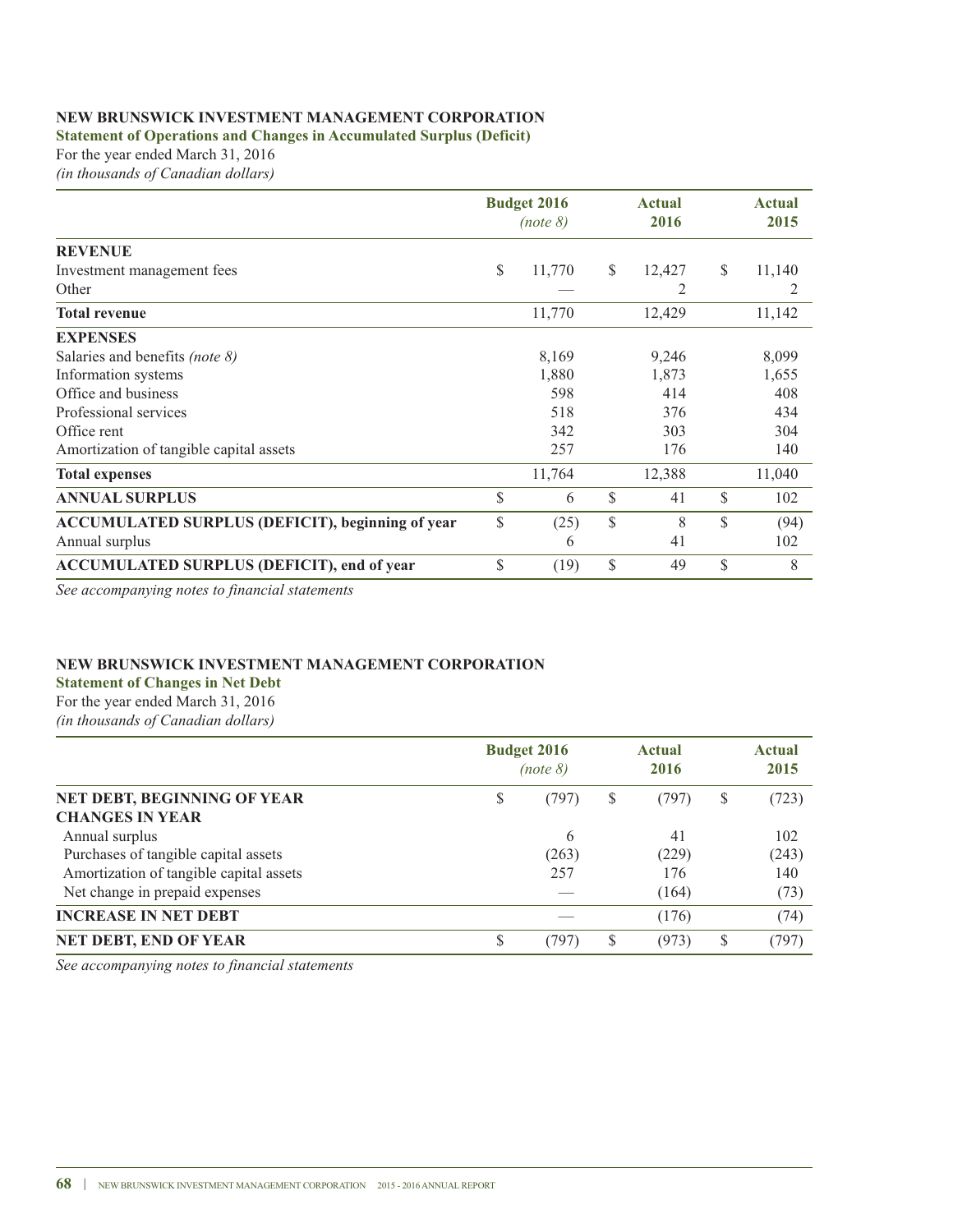#### **NEW BRUNSWICK INVESTMENT MANAGEMENT CORPORATION**

#### **Statement of Cash Flow**

For the year ended March 31, 2016 *(in thousands of Canadian dollars)*

|                                                      |    | 2016  |    | 2015  |
|------------------------------------------------------|----|-------|----|-------|
| <b>OPERATING ACTIVITIES</b>                          |    |       |    |       |
| <b>Annual surplus</b>                                | \$ | 41    | \$ | 102   |
| Non cash items:                                      |    |       |    |       |
| Amortization of tangible capital assets              |    | 176   |    | 140   |
| Increase in accounts receivable                      |    | (894) |    | (194) |
| Decrease (increase) in other receivables             |    | (4)   |    | 65    |
| Increase in accounts payable and accrued liabilities |    | 1,088 |    | 177   |
| Increase in supplemental pension                     |    | 14    |    | 16    |
| Increase in employee future benefits                 |    | 9     |    | 5     |
| Increase in prepaid expenses                         |    | (164) |    | (73)  |
| Net cash from operating activities                   |    | 266   |    | 238   |
| <b>CAPITAL ACTIVITIES</b>                            |    |       |    |       |
| Purchases of tangible capital assets                 |    | (229) |    | (243) |
| Net cash used in capital activities                  |    | (229) |    | (243) |
| <b>FINANCING ACTIVITIES</b>                          |    |       |    |       |
| Payment of supplemental pension                      |    | (24)  |    | (24)  |
| Net cash used in financing activities                |    | (24)  |    | (24)  |
| <b>INCREASE (DECREASE) IN CASH DURING YEAR</b>       |    | 13    |    | (29)  |
| Cash, beginning of year                              |    | 53    |    | 82    |
| <b>CASH, END OF YEAR</b>                             | S  | 66    | S  | 53    |

*See accompanying notes to financial statements*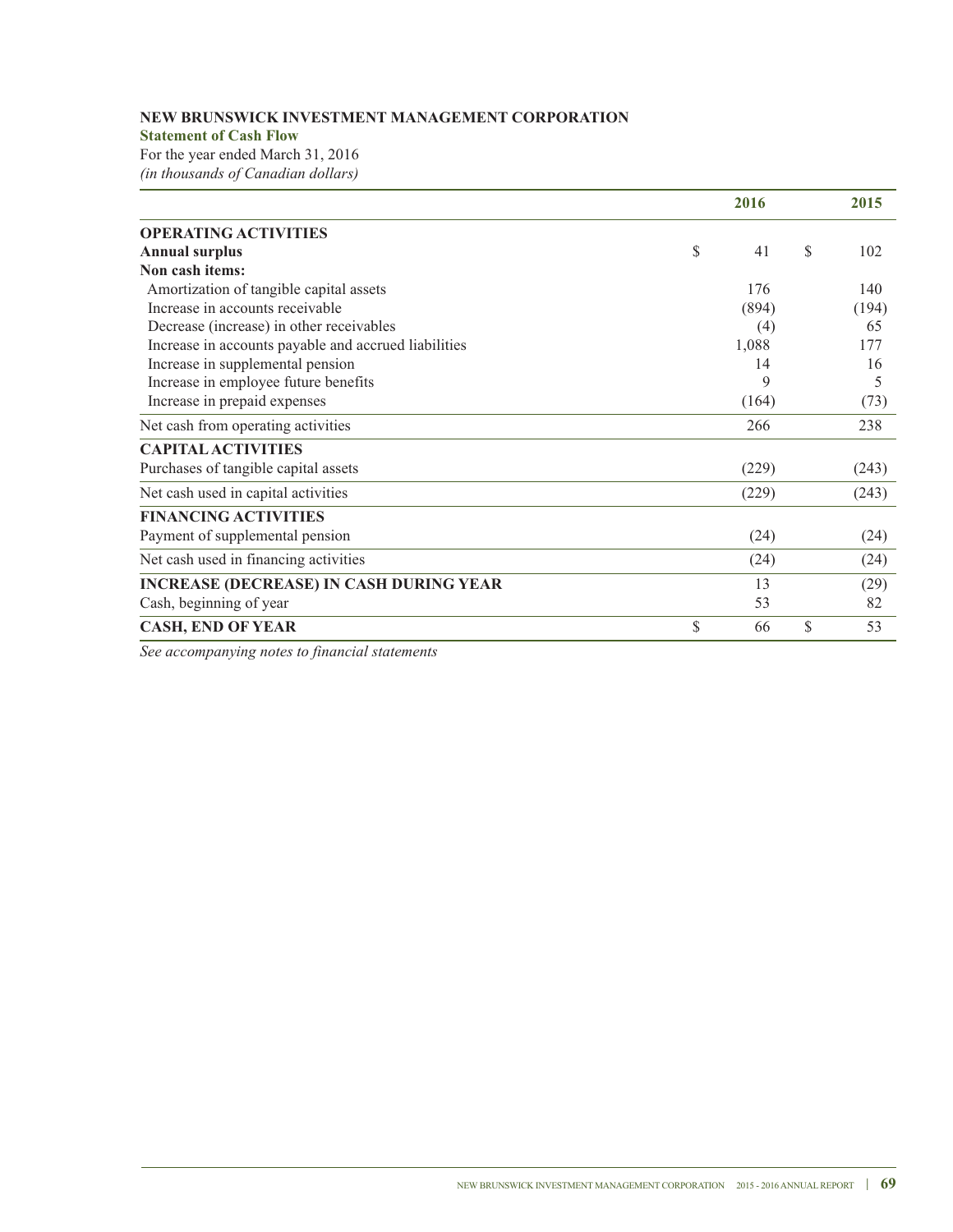#### **1. Nature of Operations**

New Brunswick Investment Management Corporation ("NBIMC") was established pursuant to the *New Brunswick Investment Management Corporation Act* (the "Act") which was proclaimed on March 11, 1996.

NBIMC is a non-share capital corporation. NBIMC recovers all operating expenses and capital expenditures on a cost recovery basis. As a crown corporation, NBIMC is exempt from federal and provincial income taxes.

NBIMC's legislated mandate is to:

- Act as Trustee for the Provincial Court Judges' Pension Trust Account Fund ("the Trust Fund");
- Provide investment counseling services and services for certain other trust funds;
- Promote the development of the financial services industry and capital markets in the Province of New Brunswick;
- Have regard to investment opportunities in the Province of New Brunswick in developing its investment policies; and
- Carry out such other activities or duties as may be authorized or required by the Act or as the Lieutenant-Governor in Council may direct.

At March 31, 2016, the estimated market value of assets managed by NBIMC was \$13.2 billion (2015 – \$13.0 billion). These assets are substantially held in separate pooled fund unit trust entities, managed by NBIMC. NBIMC does not consolidate the financial results of the Funds or the pooled funds with these corporate financial statements.

#### **2. Significant Accounting Policies**

These financial statements have been prepared in accordance with Canadian public sector accounting standards for other government organizations.

The significant accounting policies used in the preparation of these financial statements are as follows:

#### *(a) Revenue recognition*

Fees for services are recognized in revenue as services are performed and collection is probable.

#### *(b) Tangible capital assets*

Tangible capital assets are recorded at acquisition cost less accumulated amortization. Tangible capital assets are amortized over their estimated useful lives, calculated on a straight-line basis, using the following rates:

| Computer equipment      | - 3 years                       |
|-------------------------|---------------------------------|
| Furniture and equipment | $-5$ to 12.5 years              |
| Leasehold improvements  | - over the remaining lease term |

Tangible capital assets are reviewed for impairment whenever events or changes in circumstances indicate that their value of future economic benefits is less than their carrying amount. Useful lives are assessed annually and revisions to the useful life are made as required.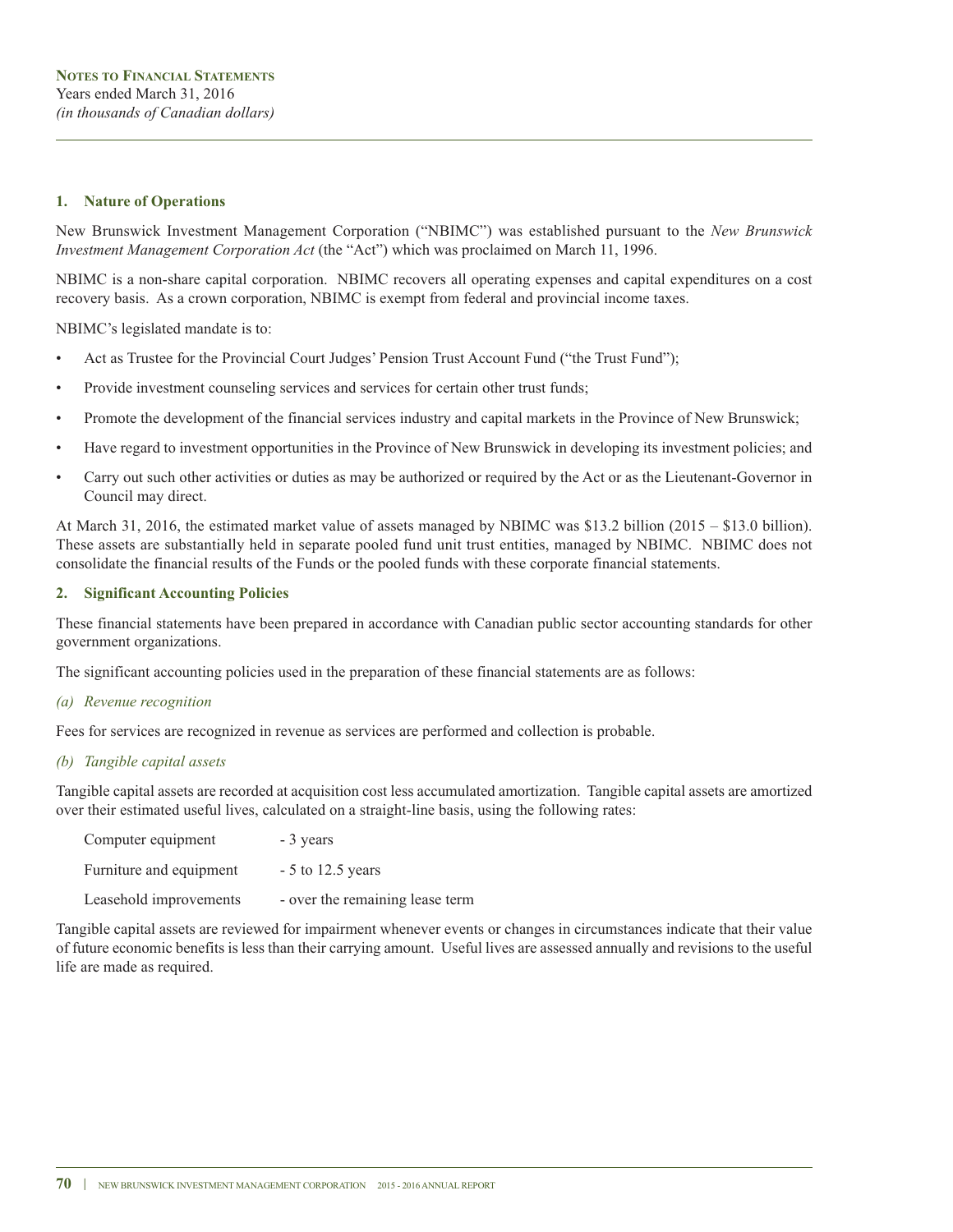#### **2. Significant Accounting Policies (cont'd)**

#### *(c) Employee future benefits*

(i) Pension benefits:

Since January 1, 2014, full-time employees of NBIMC are covered by the Public Service Shared Risk Plan ("PSSRP") of the Province of New Brunswick. The PSSRP is a contributory target benefit plan. Prior to January 1, 2014, NBIMC full time employees were covered by the *Public Service Superannuation Act*, a contributory defined benefit multi-employer plan. NBIMC has no direct liability or entitlement to any unfunded liability or surplus in either plan.

(ii) Sick leave benefits:

NBIMC provides a sick leave benefit for eligible employees that accumulate but do not vest. The benefits accrue over the estimated service life of the employees and are expensed according to actuarial estimates and assumptions.

*(d) Financial instruments*

Financial instruments are contracts that establish rights and obligations to receive or deliver economic benefits. Financial assets consist of cash and accounts and other receivables. Financial liabilities include accounts payable and accrued liabilities. The determination of fair value is dependent upon the use of measurement inputs with varying degrees of subjectivity. The level of subjectivity can be classified and is referred to as the fair value hierarchy. Cash is recorded at fair value and is grouped into Level 1 fair value hierarchy. Accounts and other receivables are measured at the lower of amortized cost and net recoverable amount. Accounts payable and accrued liabilities are measured at amortized cost.

*(e) Measurement uncertainty*

Measurement uncertainty is uncertainty in the determination of the amount at which an item is recognized or disclosed in financial statements. Such uncertainty exists when there is a variance between the recognized or disclosed amount and another reasonably possible amount. Examples of such uncertainty include the determination of the estimated useful life and selection of rates of amortization of tangible capital assets *(note 3)*, the estimated actuarial liability for supplemental pension *(note 5)* and the actuarial estimates and assumptions used for the valuation of employee future benefits *(note 6)*.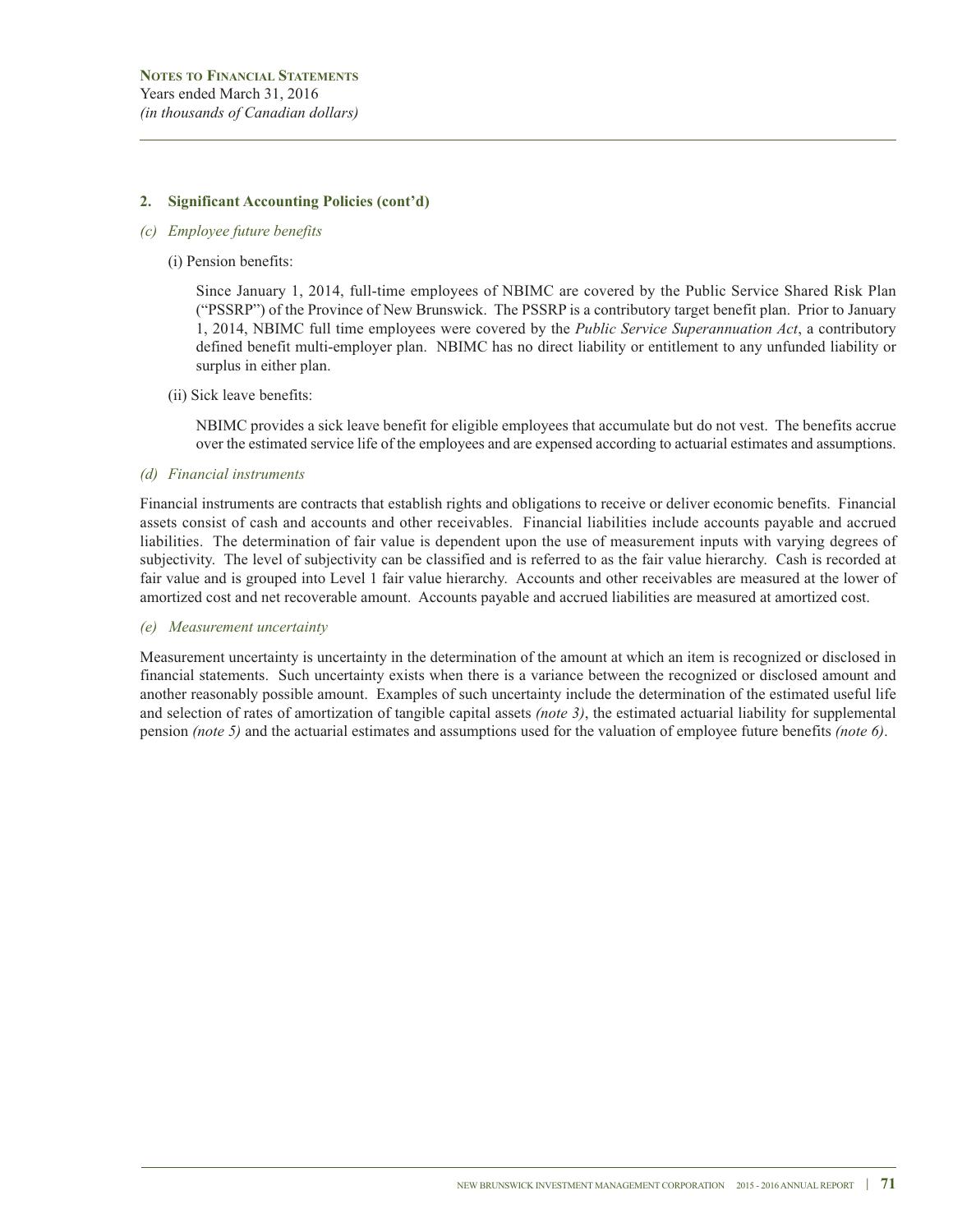#### **3. Tangible Capital Assets**

|                                  | <b>Computer</b><br>equipment |    | <b>Furniture and</b><br>equipment |    | <b>Leasehold</b><br><b>Improvements</b> | <b>March 31, 2016</b><br><b>Total</b> |
|----------------------------------|------------------------------|----|-----------------------------------|----|-----------------------------------------|---------------------------------------|
| Cost                             |                              |    |                                   |    |                                         |                                       |
| Opening balance                  | \$<br>1,258                  | \$ | 450                               | S  | 425                                     | \$<br>2,133                           |
| Purchases                        | 183                          |    | 27                                |    | 19                                      | 229                                   |
| Disposals                        |                              |    |                                   |    |                                         |                                       |
| Closing balance                  | 1,441                        |    | 477                               |    | 444                                     | 2,362                                 |
| <b>Accumulated amortization</b>  |                              |    |                                   |    |                                         |                                       |
| Opening accumulated amortization | 968                          |    | 364                               |    | 351                                     | 1,683                                 |
| Amortization expense             | 146                          |    | 16                                |    | 14                                      | 176                                   |
| Disposals                        |                              |    |                                   |    |                                         |                                       |
| Closing accumulated amortization | 1,114                        |    | 380                               |    | 365                                     | 1,859                                 |
| Net book value                   | \$<br>327                    | S  | 97                                | \$ | 79                                      | \$<br>503                             |

|                                  | <b>Computer</b><br>equipment | <b>Furniture and</b><br>equipment |   | <b>Leasehold</b><br><b>Improvements</b> | <b>March 31, 2015</b><br><b>Total</b> |
|----------------------------------|------------------------------|-----------------------------------|---|-----------------------------------------|---------------------------------------|
| Cost                             |                              |                                   |   |                                         |                                       |
| Opening balance                  | \$<br>1,084                  | \$<br>422                         | S | 414                                     | \$<br>1,920                           |
| Purchases                        | 204                          | 28                                |   | 11                                      | 243                                   |
| Disposals                        | (30)                         |                                   |   |                                         | (30)                                  |
| Closing balance                  | 1,258                        | 450                               |   | 425                                     | 2,133                                 |
| <b>Accumulated amortization</b>  |                              |                                   |   |                                         |                                       |
| Opening accumulated amortization | 879                          | 352                               |   | 342                                     | 1,573                                 |
| Amortization expense             | 119                          | 12                                |   | 9                                       | 140                                   |
| Disposals                        | (30)                         |                                   |   |                                         | (30)                                  |
| Closing accumulated amortization | 968                          | 364                               |   | 351                                     | 1,683                                 |
| Net book value                   | \$<br>290                    | \$<br>86                          | S | 74                                      | \$<br>450                             |

#### **4. Contractual Obligations and Contingencies**

NBIMC leases its premises under a ten–year operating lease which expires on January 31, 2022. The future minimum lease payments are \$256 per annum. Upon signing, NBIMC received a lease inducement in the amount of \$25 which is being amortized to office rent expense in the Statement of Operations on a straight-line basis over the term of the lease. A first charge on the leasehold improvements, furniture and equipment has been pledged to the landlord as collateral for the lease inducement.

The lease contains two possible early termination clauses which would result in a retroactive increase to the minimum lease payments made to reflect the shorter lease term. Early termination would also trigger repayment of the unamortized balance of the lease inducement.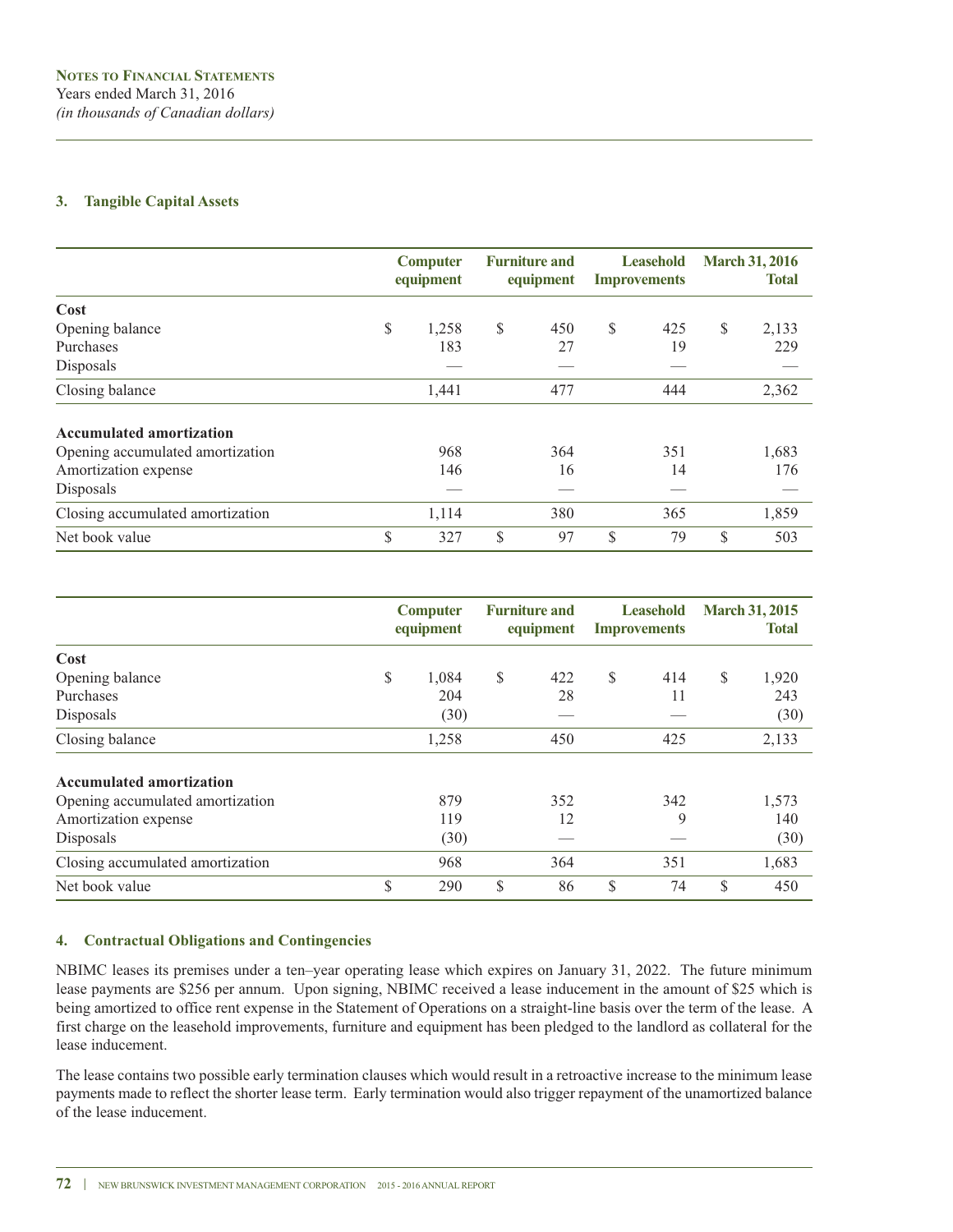#### **5. Supplemental Pension**

NBIMC has an estimated liability of \$350 (2015 – \$360) for special supplemental pension relating to past service awarded during 2003-2004. This amount is equivalent to the commuted value of the expected payments. The ultimate cost to NBIMC will vary based on the rise in the consumer price index and demographic factors. Changes in the expected liability are recorded in the period the change occurs. Payments to date and future payments will be received from an increase in the fees charged to the Funds. NBIMC expects to make payments in the amount of \$25 within the next twelve months.

#### **6. Employee Future Benefits**

#### *a) Pension*

For the year ended March 31, 2016, NBIMC expensed contributions of \$633 under the terms of the PSSRP pension plan  $(2015 - $611)$ .

#### *b) Sick leave*

Full-time employees are provided a sick leave benefit that accumulates at a rate of 1.25 days per month to a maximum of 240 days. An employee can take a sick leave with pay for an amount of time equal to the accumulated sick leave or can be granted up to a maximum of 15 working days of pay if the employee does not have enough sick leave and is expected to be able to return to work within a short time. This is an unfunded program with no specific assets segregated to meet the obligations when they come due.

The significant assumptions used for the valuation of the sick leave benefit for the year ended March 31, 2016 were:

|                         | 2016     | 2015                                       |  |  |  |
|-------------------------|----------|--------------------------------------------|--|--|--|
| Annual discount rate    | $3.19\%$ | $2.67\%$                                   |  |  |  |
| Annual salary increases | $2.25\%$ | $2.55\%$                                   |  |  |  |
| Mortality               | None     | None                                       |  |  |  |
| Retirement age          | 62       | 62                                         |  |  |  |
| Actuarial cost method   |          | Projected Unit Credit pro-rated on service |  |  |  |

For purposes of the actuarial valuation, the assumption for the net excess (over 15 days) utilization rate of sick leave is 0.8919 days per year at all ages  $(2015 - 0.1.3$  days depending upon the individual's age).

Information on the sick leave liability included in employee future benefits in the Statement of Financial Position is as follows:

|                                 |   | 2016 |   | 2015 |
|---------------------------------|---|------|---|------|
| Accrued sick leave obligation   |   |      |   |      |
| Balance, beginning of year      | S | 76   | S | 73   |
| Current service cost            |   | 24   |   | 13   |
| Benefit payments                |   | (15) |   | (10) |
| Actuarial loss                  |   | 41   |   |      |
| Balance, end of year (unfunded) |   | 126  |   | 76   |
| Unamortized net actuarial gain  |   | (53) |   | (12) |
| Accrued sick leave liability    |   | 73   | S | 64   |